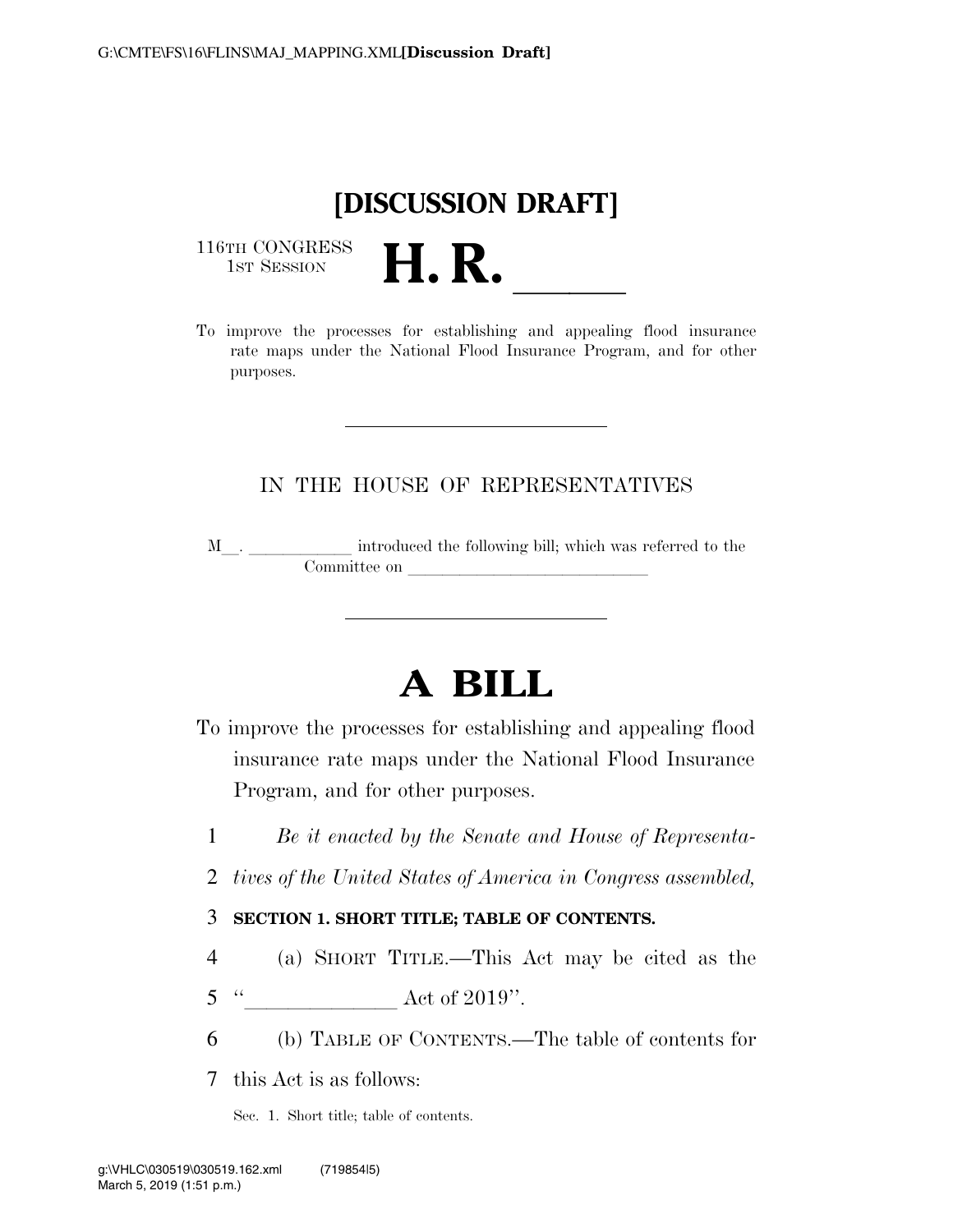$\mathfrak{D}$ 

- Sec. 2. Reauthorization of appropriations for National Flood Mapping Program.
- Sec. 3. Mapping accuracy and reach.
- Sec. 4. Appeals regarding existing flood maps.
- Sec. 5. Appeals and publication of projected special flood hazard areas.
- Sec. 6. Communication and outreach regarding map changes.
- Sec. 7. Adoption of partial flood maps.
- Sec. 8. New zone for levee-impacted areas.
- Sec. 9. Agricultural structures in special flood hazard zones.
- Sec. 10. Technical mapping advisory council.

# 1 **SEC. 2. REAUTHORIZATION OF APPROPRIATIONS FOR NA-**

### 2 **TIONAL FLOOD MAPPING PROGRAM.**

 Subsection (f) of section 100216 of the Biggert- Waters Flood Insurance Reform Act of 2012 (42 U.S.C. 4101(b)) is amended by striking ''\$400,000,000 for each of fiscal years 2013 through 2017'' and inserting ''\$400,000,000 for each of fiscal years 2019 through 8 2023''.

#### 9 **SEC. 3. MAPPING IMPROVEMENTS AND REACH.**

10 (a) EXPANDING MAPPING TO ALL AREAS OF THE 11 UNITED STATES.—Subparagraph (A) of section 12 100216(b)(1) of the Biggert-Waters Flood Insurance Re-13 form Act of 2012 (42 U.S.C. 4101b(b)(1)(A)) is amend-14 ed—

15 (1) in clause (v), by striking ''and'' at the end; 16 (2) by redesignating clause (vi) as clause (vii); 17 and

18 (3) by inserting after clause (v) the following: 19 ''(vi) all areas of the United States; 20 and''.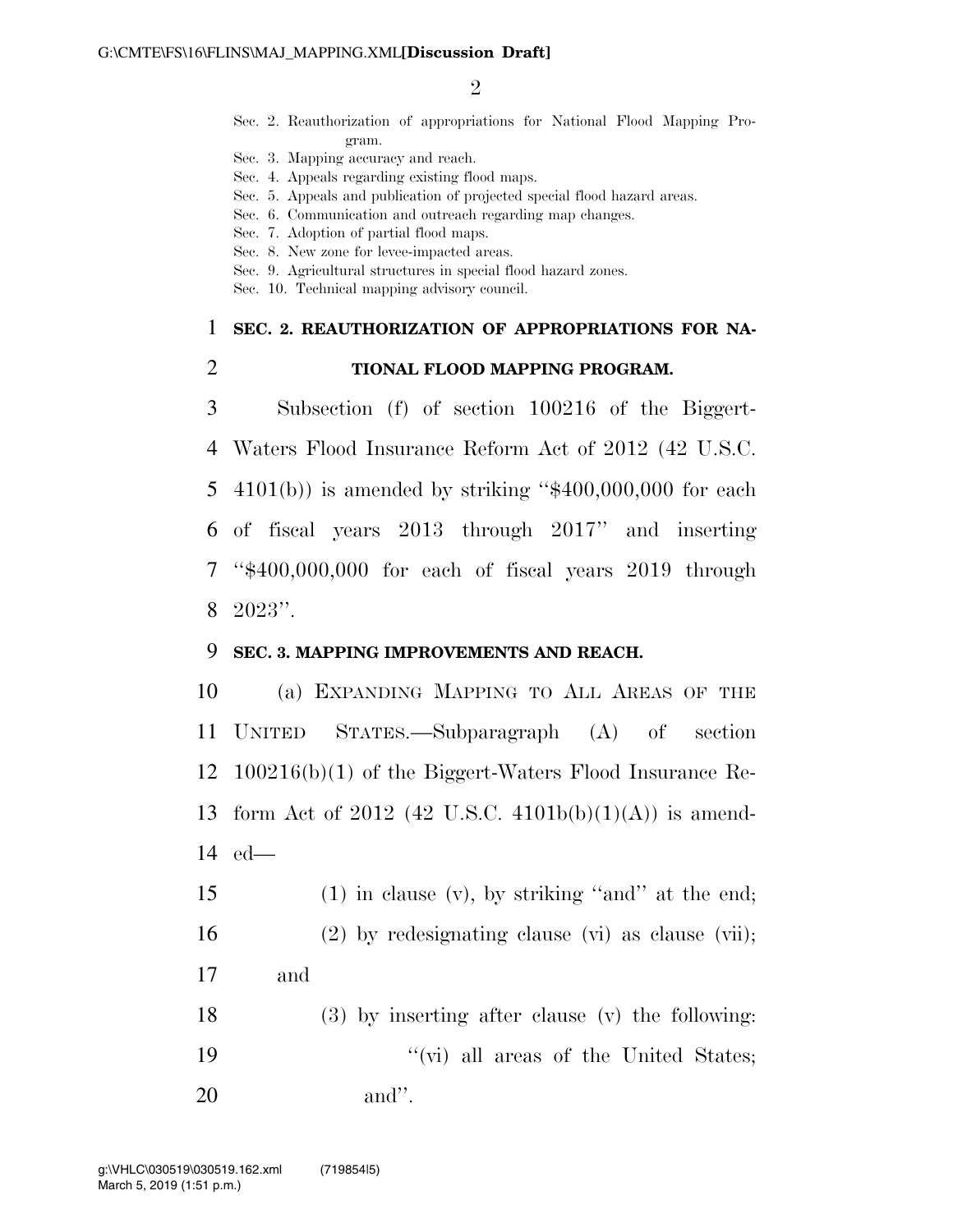| $\mathbf{1}$ | (b) USE OF OTHER FEDERAL AGENCIES AND             |
|--------------|---------------------------------------------------|
| 2            | LIDAR.—Section 100216 of the Biggert-Waters Flood |
| 3            | Insurance Reform Act of 2012 (42 U.S.C. 4101b) is |
| 4            | amended—                                          |
| 5            | $(1)$ in subsection $(b)$ —                       |
| 6            | $(A)$ in paragraph $(1)$ —                        |
| $\tau$       | (i) by redesignating subparagraphs                |
| 8            | (B) and (C) as subparagraphs (C) and              |
| 9            | (D), respectively;                                |
| 10           | (ii) by inserting after subparagraph              |
| 11           | $(A)$ the following:                              |
| 12           | $\lq$ (B) as soon as practicable—                 |
| 13           | "(i) modernize the flood mapping in-              |
| 14           | ventory for communities for which the Na-         |
| 15           | tional Flood Insurance Program rate maps          |
| 16           | have not been modernized; and                     |
| 17           | "(ii) in coordination with commu-                 |
| 18           | nities, utilize the digital display environ-      |
| 19           | established<br>under<br>subsection<br>ment        |
| 20           | $(f)(1)(A)$ to produce, store, and dissemi-       |
| 21           | nate any flood hazard data, models, and           |
| 22           | maps generated under clause (i) while en-         |
| 23           | suring that the flood mapping inventory           |
| 24           | described in that clause may be printed in        |
| 25           | order to carry out—                               |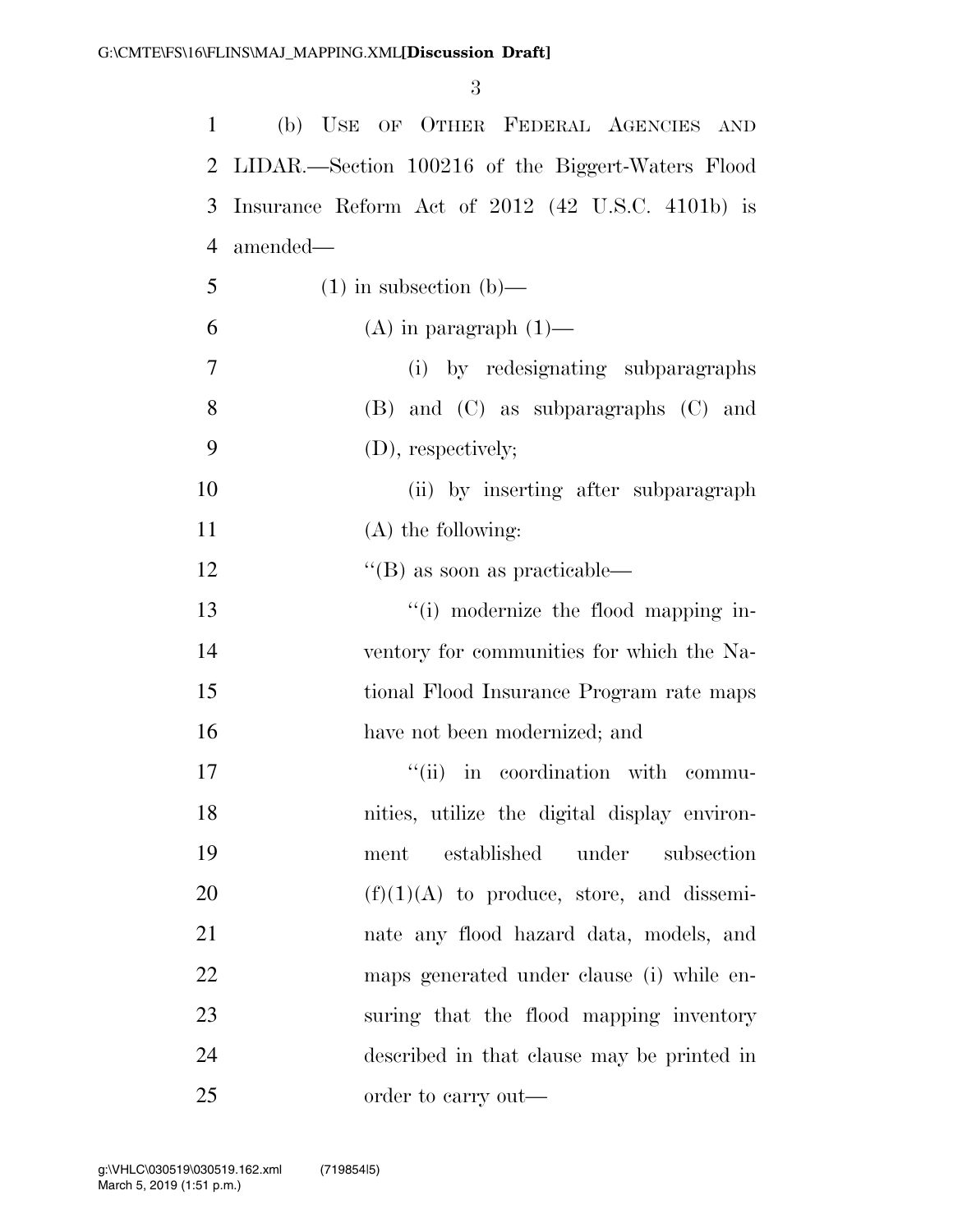| $\mathbf{1}$   | "(I) floodplain management pro-                      |
|----------------|------------------------------------------------------|
| $\overline{2}$ | grams under the National Flood In-                   |
| 3              | surance Act of 1968 (42 U.S.C. 4001)                 |
| $\overline{4}$ | et seq.); and                                        |
| 5              | $\lq\lq$ (II) other purposes of the Na-              |
| 6              | tional Flood Insurance Program;";                    |
| 7              | (iii) in subparagraph $(C)$ , as so redes-           |
| 8              | ignated, by striking "and" at the end;               |
| 9              | $(iv)$ in subparagraph $(D)$ , as so redes-          |
| 10             | ignated, by striking the period at the end           |
| 11             | and inserting ", including the most current          |
| 12             | and most appropriate remote sensing or               |
| 13             | other geospatial mapping technology; and";           |
| 14             | and                                                  |
| 15             | (v) by adding at the end the following:              |
| 16             | $\lq\lq(E)$ when appropriate, partner with other     |
| 17             | Federal agencies, States, communities, and pri-      |
| 18             | vate entities in order to meet the objectives of     |
| 19             | the program."; and                                   |
| 20             | (B) in paragraph $(3)(C)$ , by inserting             |
| 21             | "urban flooding," after "changing lake levels,";     |
| 22             | $(2)$ by redesignating subsection $(f)$ , as amended |
| 23             | by section 2 of this Act, as subsection $(h)$ ; and  |
| 24             | $(3)$ by inserting after subsection (e) the fol-     |
| 25             | lowing:                                              |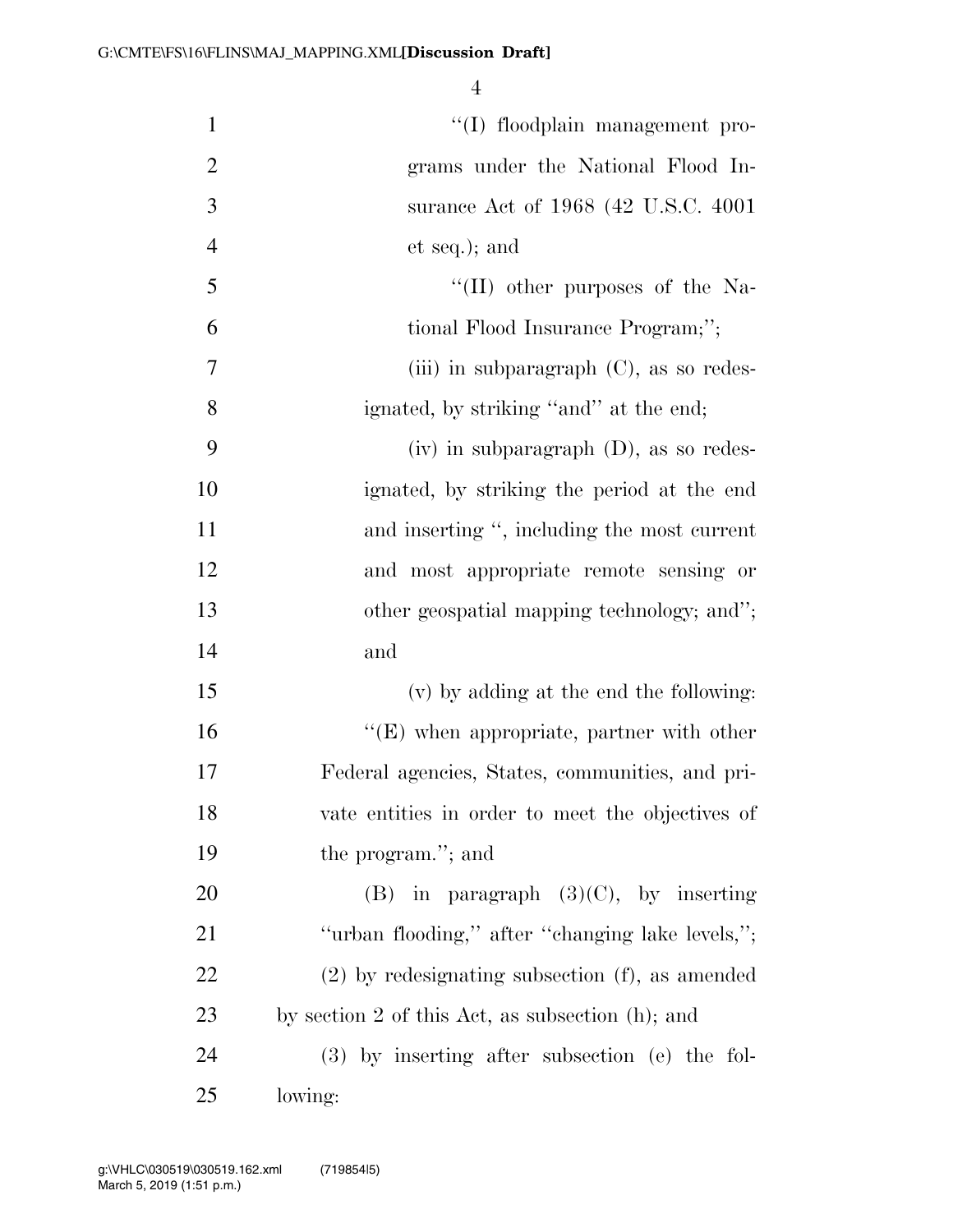''(f) DIGITAL DISPLAY ENVIRONMENT AND BUILD- ING-SPECIFIC FLOOD HAZARD AND RISK INFORMA-TION.—

- 4  $((1)$  ESTABLISHMENT.
- 5 "(A) IN GENERAL.—Not later than 5 years after the date of enactment of this subsection, the Administrator, in consultation with the Technical Mapping Advisory Council, shall es- tablish a dynamic, database-derived digital dis- play environment for flood hazard and risk data, models, maps, and assessments.

12 "(B) CONSULTATION WITH STATES AND COMMUNITIES.—In designing and constructing the digital display environment under subpara-graph (A), the Administrator shall—

 ''(i) leverage and partner with States and communities that have successfully im-plemented the same approach; and

19 ''(ii) consider adopting the techniques and technologies used by the States and communities described in clause (i) and ap- plying those techniques and technologies nationwide.

24  $''(2)$  DIGITAL DISPLAY SYSTEM.—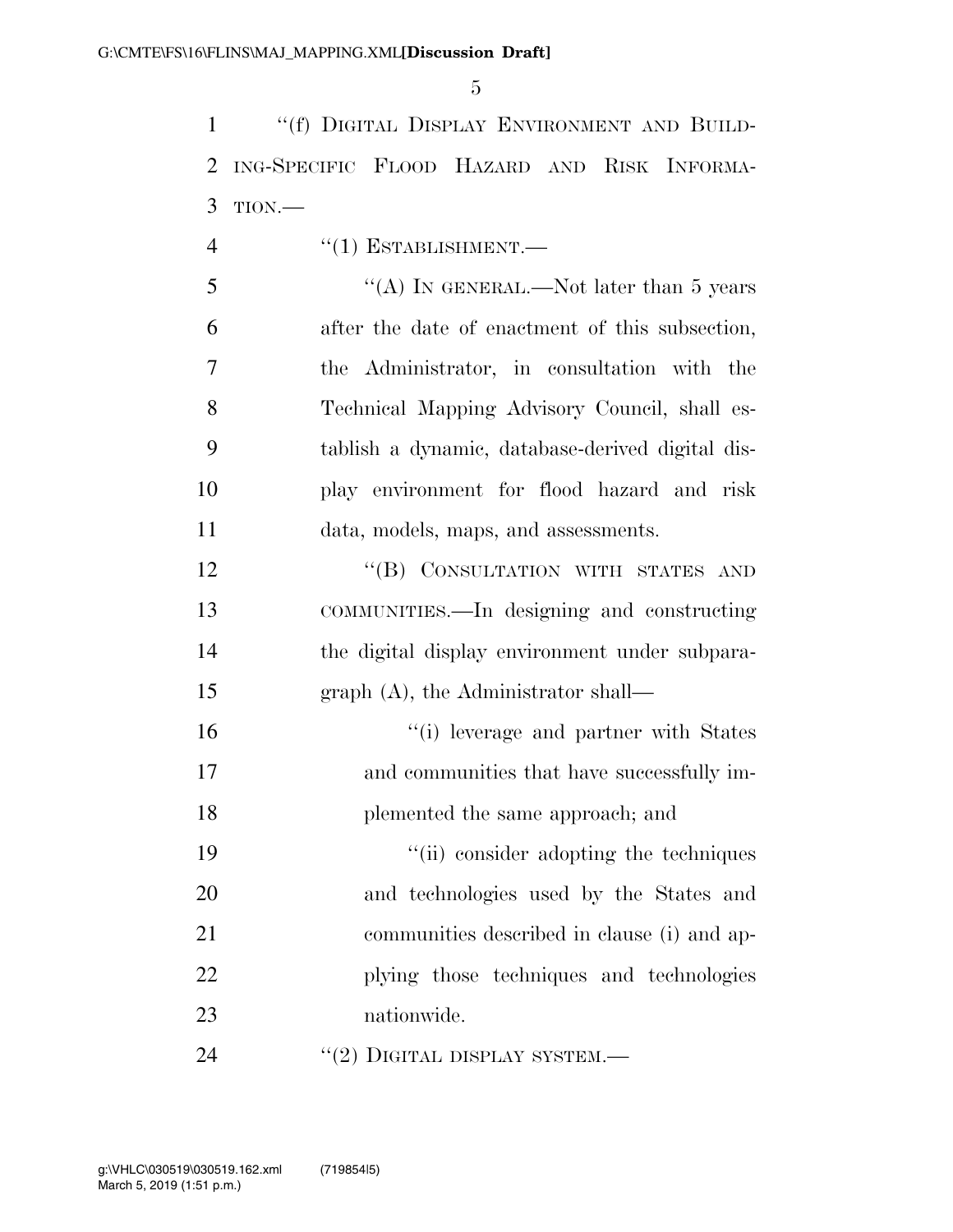| $\mathbf{1}$   | "(A) IN GENERAL.—In carrying out para-            |
|----------------|---------------------------------------------------|
| $\overline{2}$ | graph (1), the Administrator, in consultation     |
| 3              | with the Technical Mapping Advisory Council,      |
| $\overline{4}$ | shall establish a national digital display system |
| 5              | that shall—                                       |
| 6              | "(i) be prompted through dynamic                  |
| $\overline{7}$ | querying of a spatial, relational flood haz-      |
| 8              | ard and risk database;                            |
| 9              | "(ii) as permissible under law, be                |
| 10             | made available to the public;                     |
| 11             | "(iii) to the extent feasible, and where          |
| 12             | sufficient data is available, provide infor-      |
| 13             | mation, with respect to individual struc-         |
| 14             | tures, regarding—                                 |
| 15             | "(I) flood hazard and risk assess-                |
| 16             | ment determinations, including the                |
| 17             | depth of potential flooding and the               |
| 18             | cost of damage repair for a range of              |
| 19             | flood frequencies;                                |
| 20             | "(II) flood insurance premiums;                   |
| 21             | and                                               |
| 22             | "(III) flood risk mitigation op-                  |
| 23             | tions and associated costs;                       |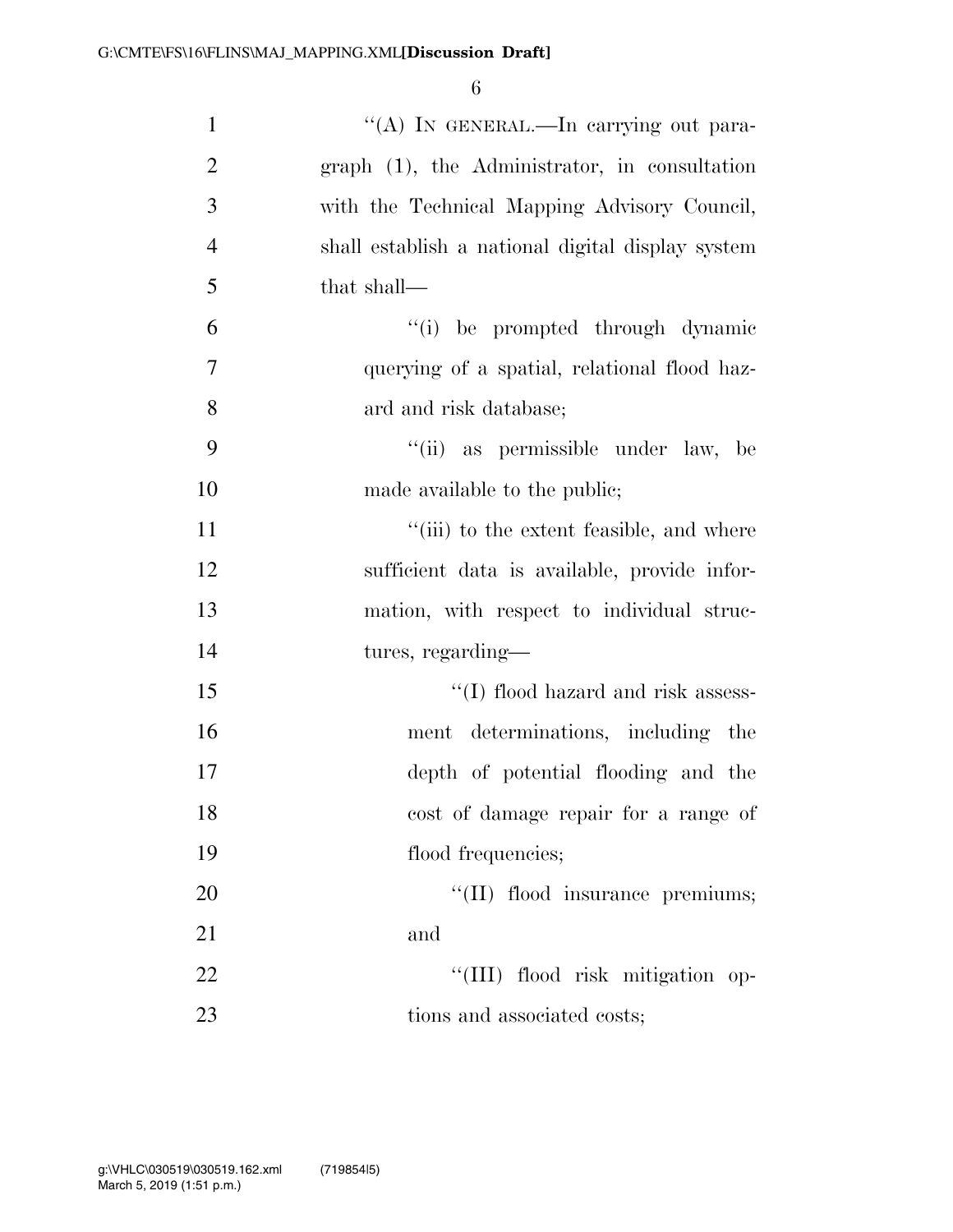| $\mathbf{1}$   | "(iv) be constructed in a manner that                  |
|----------------|--------------------------------------------------------|
| $\overline{2}$ | facilitates coordination with digital display          |
| 3              | systems that—                                          |
| $\overline{4}$ | $\lq\lq$ (I) have been developed by                    |
| 5              | State and community partners; and                      |
| 6              | $\lq\lq$ (II) the Administrator finds are              |
| 7              | acceptable;                                            |
| 8              | $f'(v)$ include the capability to print                |
| 9              | physical copies of maps; and                           |
| 10             | $\lq\lq$ (vi) where feasible, allow for the            |
| 11             | maintenance and storage of elevation cer-              |
| 12             | tificates.                                             |
| 13             | PRIVACY REQUIREMENTS.—When<br>$\mathrm{``(B)}$         |
| 14             | disseminating information under subparagraph           |
| 15             | (A), the Administrator may not disclose person-        |
| 16             | ally identifiable information to the public or to      |
| 17             | a private company in a manner that violates            |
| 18             | section 552a of title 5, United States Code, or        |
| 19             | any regulation implementing that section.              |
| 20             | "(3) DATA PROCUREMENT.—The Administrator               |
| 21             | shall consider methods to obtain any data necessary    |
| 22             | to establish the digital display environment described |
| 23             | in paragraph $(1)$ , including—                        |
| 24             | $\lq\lq$ requiring a community that is partici-        |
| 25             | pating in the National Flood Insurance Pro-            |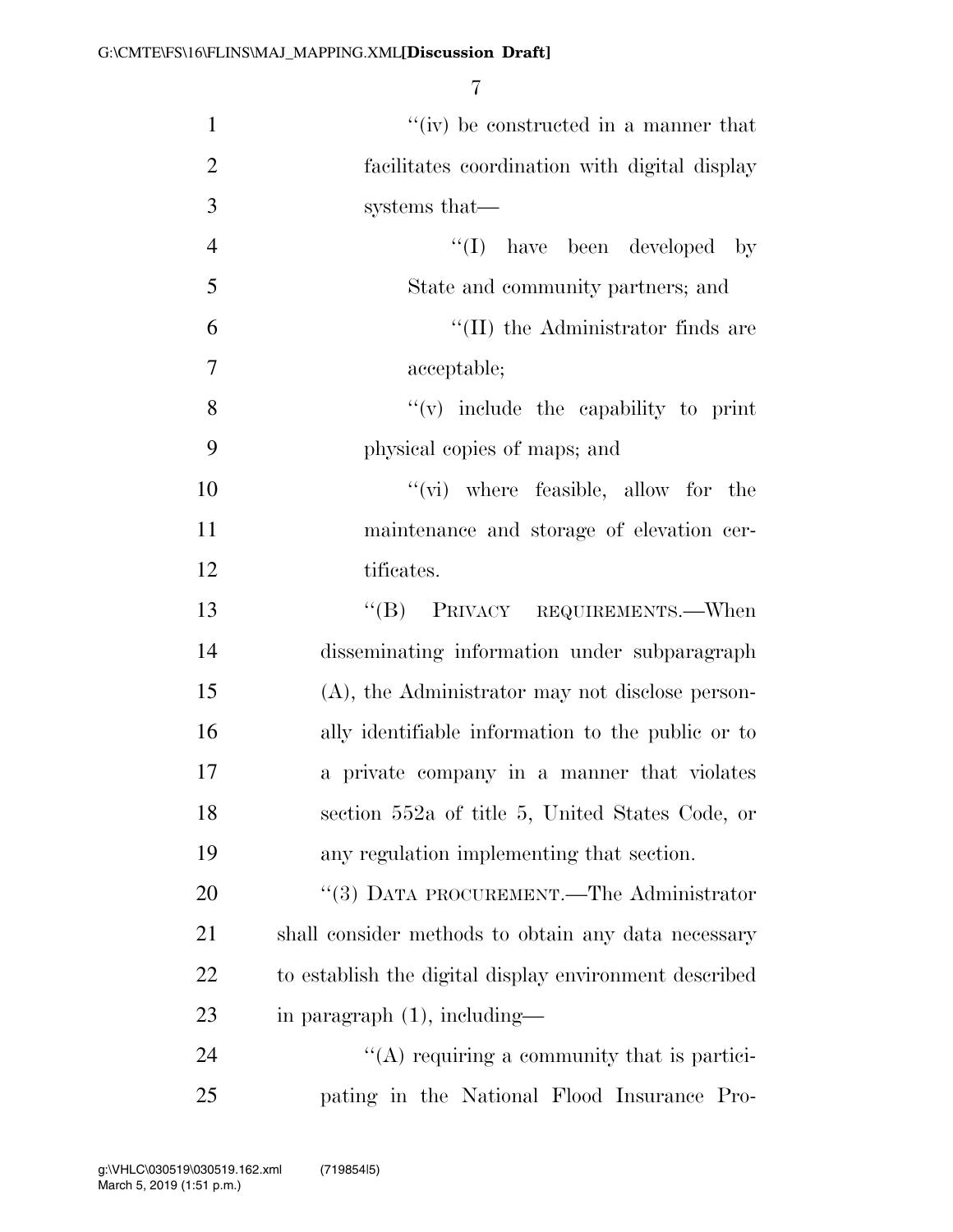| $\mathbf{1}$   | gram to supply information, including building     |
|----------------|----------------------------------------------------|
| $\overline{2}$ | footprints, cadastral, and elevation data, for     |
| 3              | each structure—                                    |
| $\overline{4}$ | "(i) with respect to which the commu-              |
| 5              | nity possesses that information; and               |
| 6              | "(ii) that obtains a construction or               |
| $\overline{7}$ | other development permit within—                   |
| 8              | "(I) a special flood hazard area;                  |
| 9              | <b>or</b>                                          |
| 10             | "(II) an advisory special flood                    |
| 11             | hazard area adopted by the commu-                  |
| 12             | nity;                                              |
| 13             | "(B) issuing guidelines and standards, as          |
| 14             | determined by the Administrator;                   |
| 15             | "(C) partnering, contracting, or entering          |
| 16             | into agreements with other Federal, State,         |
| 17             | local, and private stakeholders to the greatest    |
| 18             | extent possible to obtain and share existing       |
| 19             | data that meets or exceeds the standards deter-    |
| 20             | mined by the Administrator under subpara-          |
| 21             | graph(B);                                          |
| 22             | $\lq\lq$ contracting with private companies to     |
| 23             | obtain new data collections, such as building      |
| 24             | footprints, cadastral data, and elevation certifi- |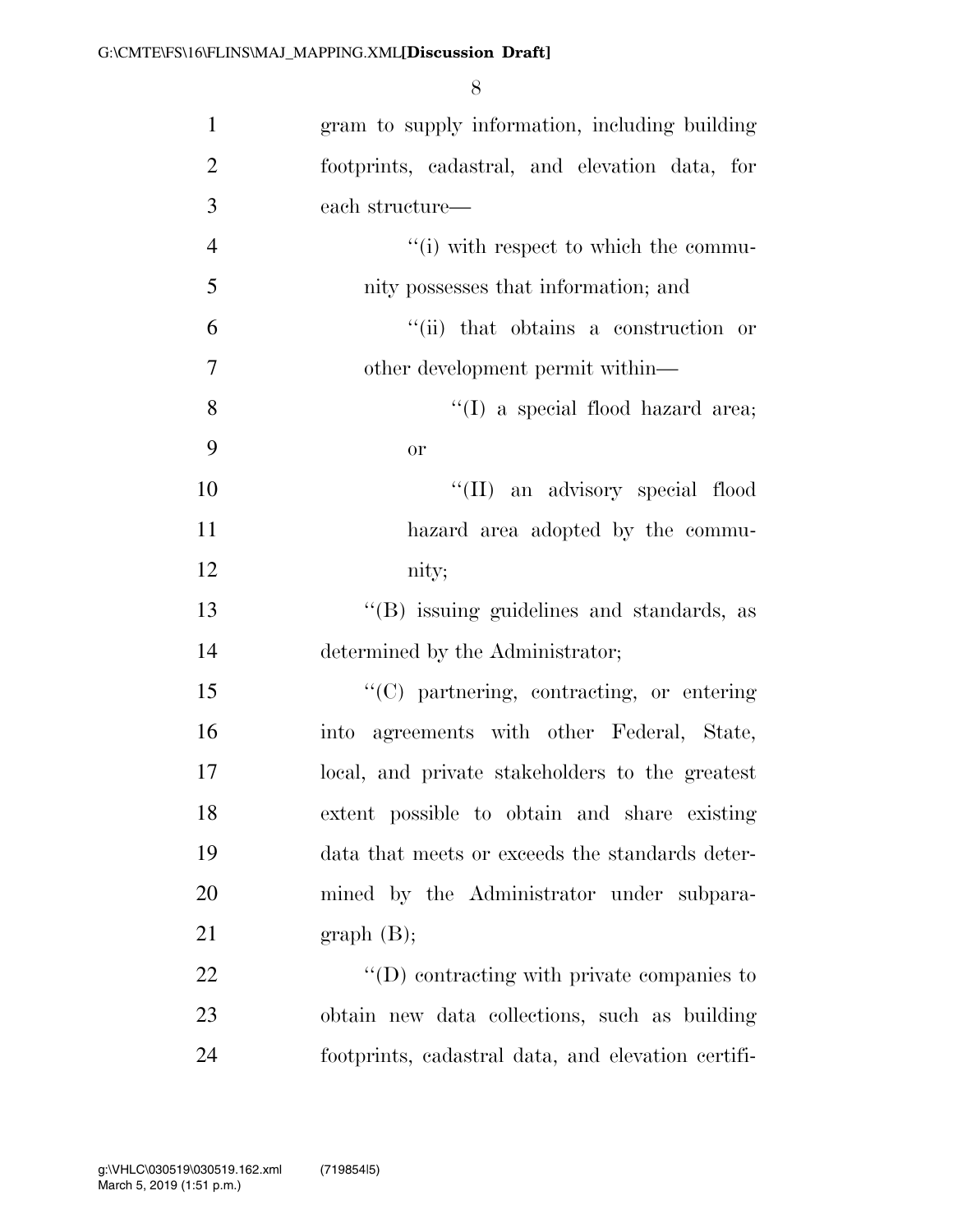| $\mathbf{1}$   | cates, if that data may be included in the envi-    |
|----------------|-----------------------------------------------------|
| $\overline{2}$ | ronment established under paragraph (1);            |
| 3              | $\lq\lq(E)$ when reviewing and updating Na-         |
| $\overline{4}$ | tional Flood Insurance Program rate maps, giv-      |
| 5              | ing priority or other incentives to communities     |
| 6              | that provide the Administrator data or analysis     |
| 7              | needed for the digital display environment;         |
| 8              | $\lq\lq(F)$ leveraging the efficient acquisition of |
| 9              | the most up-to-date, high resolution topographic    |
| 10             | data, such as Light Detection and Ranging           |
| 11             | (commonly known as 'LiDAR') data; and               |
| 12             | $\lq\lq(G)$ using any other approach that allows    |
| 13             | for the acquisition of data necessary for the       |
| 14             | digital display environment for buildings con-      |
| 15             | structed or substantially improved on or before     |
| 16             | December 31, 1974, or before the effective date     |
| 17             | of an initial flood insurance rate map published    |
| 18             | by the Administrator under section 1360 for         |
| 19             | the area in which a building is located.            |
| 20             | REMOVAL OF LOW-RISK STRUCTURES<br>(4)               |
| 21             | FROM FLOOD HAZARD AREAS.-                           |
| 22             | "(A) ESTABLISHMENT OF STANDARDS AND                 |
| 23             | PROCEDURES.—The Administrator, in consulta-         |
| 24             | tion with the Technical Mapping Advisory            |
| 25             | Council, shall develop standards and procedures     |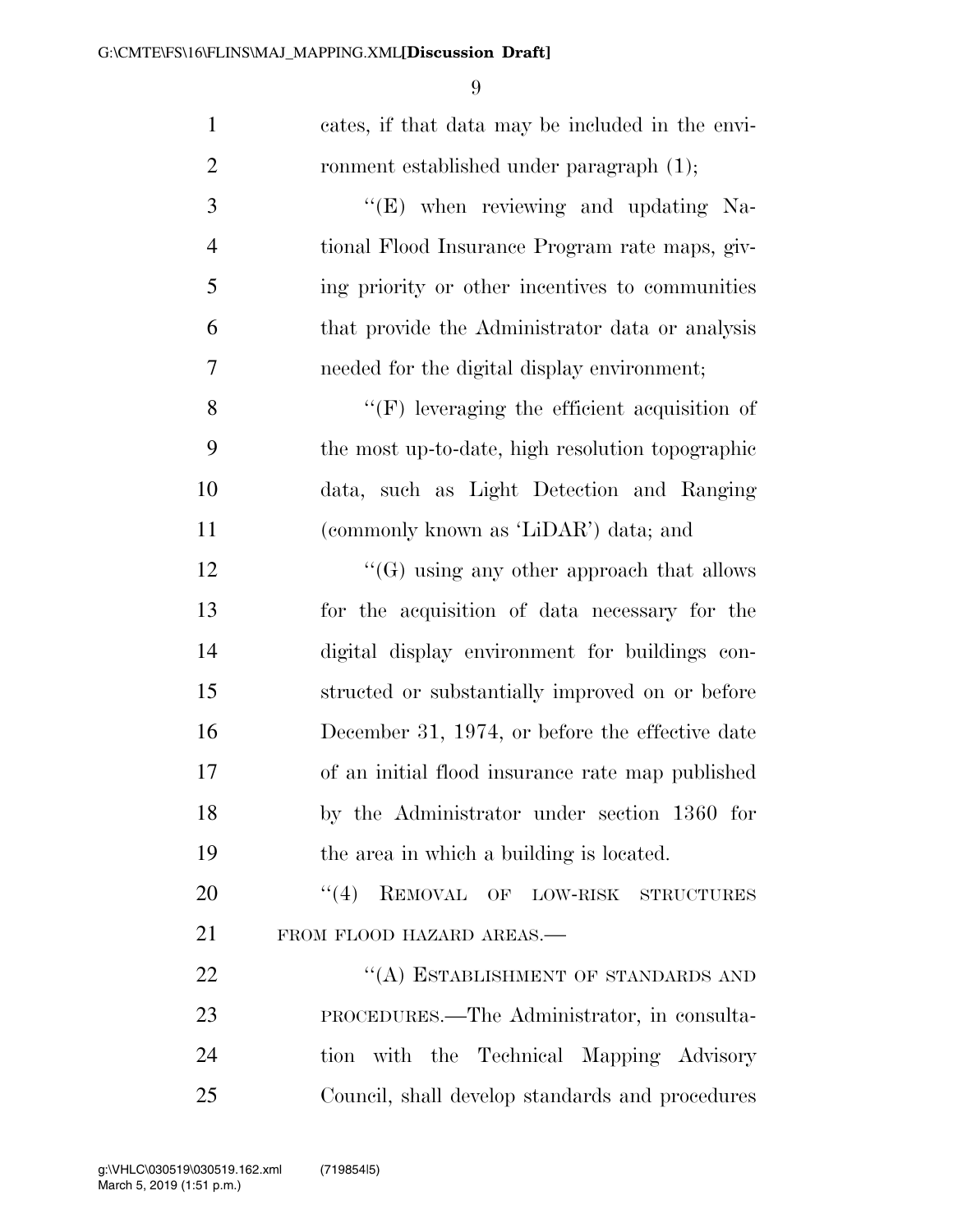| $\mathbf{1}$   | to remove low-risk structures en masse from   |
|----------------|-----------------------------------------------|
| $\overline{2}$ | areas having special flood hazards.           |
| 3              | $\lq\lq (B)$ CONTENT.—Such standards and pro- |
| $\overline{4}$ | cedures shall—                                |
| 5              | "(i) require the removal of multiple          |
| 6              | structures at one time, instead of relying    |
| $\overline{7}$ | on individual property owners to submit       |
| 8              | elevation certificates;                       |
| 9              | "(ii) leverage the efficient acquisition      |
| 10             | of the most up-to-date, high resolution       |
| 11             | topographic data, such as Light Detection     |
| 12             | Ranging (commonly known<br>and<br>as          |
| 13             | 'LiDAR') data;                                |
| 14             | "(iii) where data is not available, use       |
| 15             | the most current and efficient remote sens-   |
| 16             | ing or other geospatial mapping technology    |
| 17             | to obtain the data necessary to support       |
| 18             | mass letters of map amendment; and            |
| 19             | "(iv) be added as a stage to the flood        |
| 20             | mapping process under the National Flood      |
| 21             | Mapping Program.                              |
| 22             | "(C) REQUIREMENTS.—In developing such         |
| 23             | standards and procedures, the Administrator   |
| 24             | shall—                                        |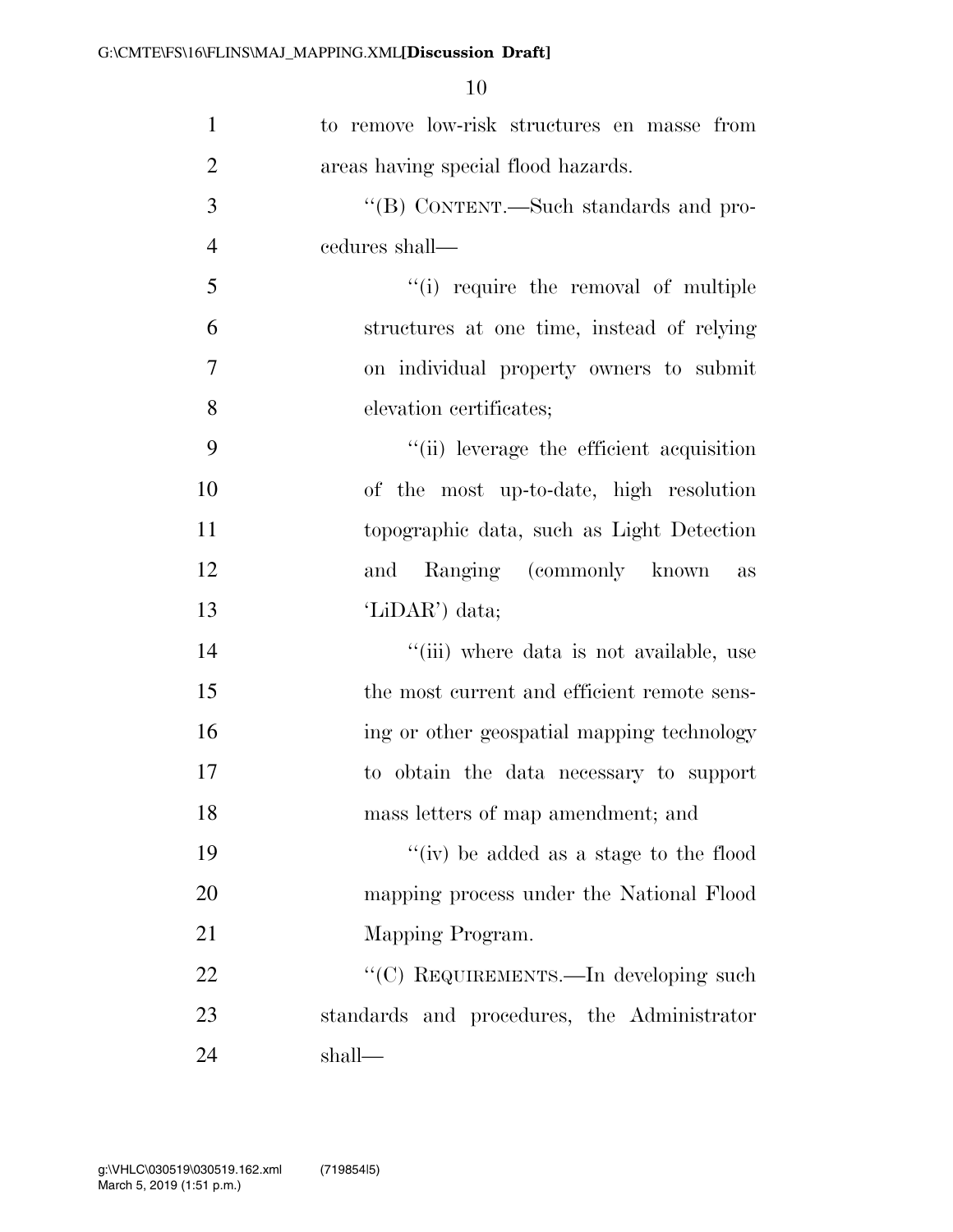| $\mathbf{1}$   | "(i) consult and coordinate with                              |
|----------------|---------------------------------------------------------------|
| $\overline{2}$ | States and communities that have imple-                       |
| 3              | mented successful approaches to remove                        |
| $\overline{4}$ | low-risk structures en masse from areas                       |
| 5              | having special flood hazards;                                 |
| 6              | "(ii) consider adopting successful ap-                        |
| $\overline{7}$ | proaches in pilot programs funded by the                      |
| 8              | Federal Emergency Management Agency;                          |
| 9              | and                                                           |
| 10             | "(iii) integrate the standards and pro-                       |
| 11             | cedures established in subparagraph (A) as                    |
| 12             | a stage in the flood mapping process under                    |
| 13             | the National Flood Mapping Program.                           |
| 14             | "(g) ANNUAL REPORT.—The Administrator, in co-                 |
| 15             | ordination with the Technical Mapping Advisory Council        |
| 16             | established under section 100215 of this Act, shall submit    |
| 17             | to the Committee on Financial Services of the House of        |
| 18             | Representatives and the Committee on Banking, Housing,        |
| 19             | and Urban Affairs of the Senate an annual report regard-      |
| 20             | ing progress achieved in the mapping program under this       |
| 21             | section, including the digital display and structure-specific |
|                |                                                               |
| 22             | information required under subsection (f), which shall in-    |
| 23             | clude recommendations to reduce the cost and improve the      |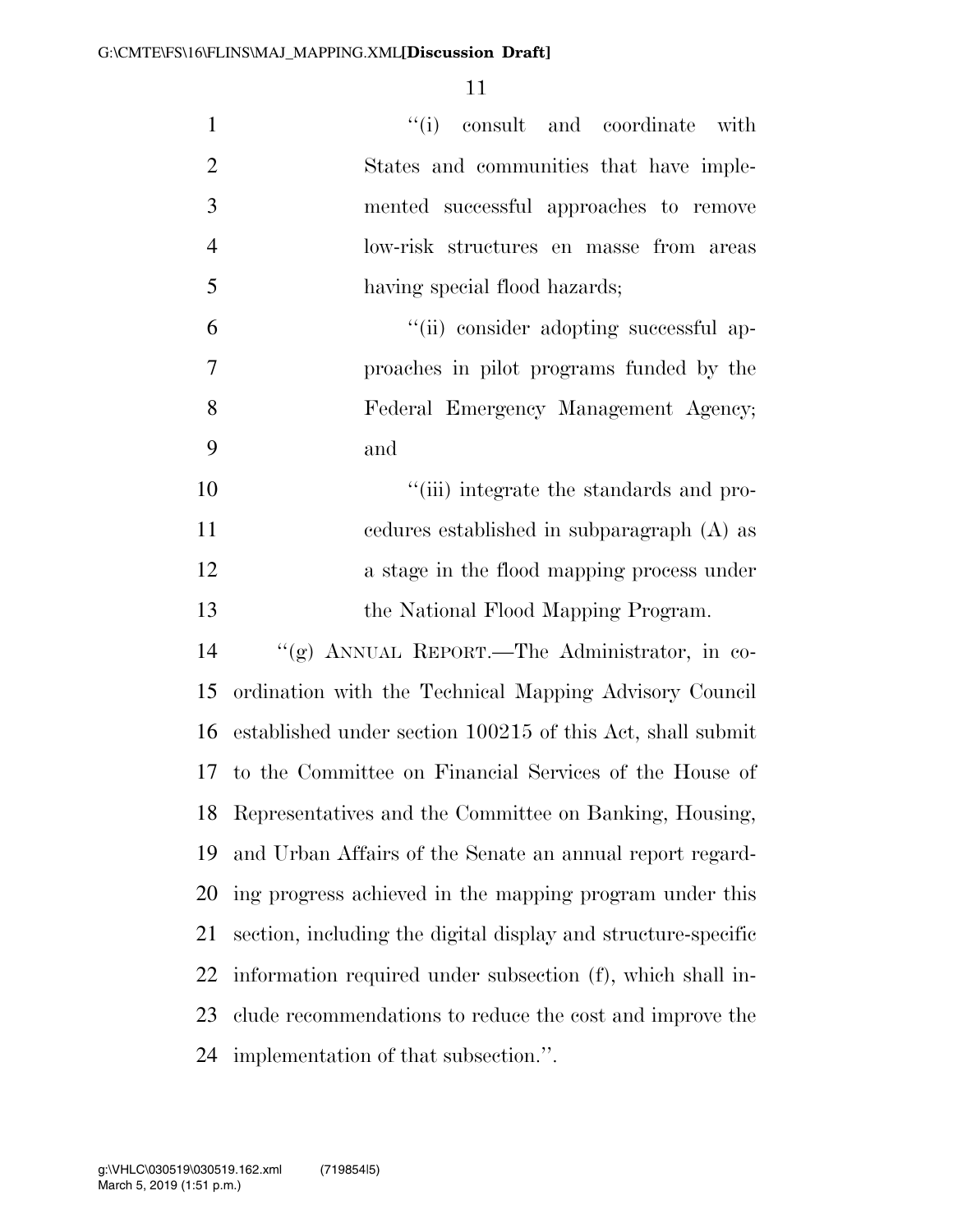(c) FUTURE FLOOD RISK.—Subparagraph (A) of section 100216(c)(1) of the Biggert-Waters Flood Insur-3 ance Reform Act of 2012 (42 U.S.C.  $4101b(c)(1)(A)$ ) is amended— (1) in clause (i), by striking ''and'' at the end; and (2) by adding at the end the following new clause: 9 ''(iii) identifying future flood risk; and''. **SEC. 4. APPEALS REGARDING EXISTING FLOOD MAPS.**  (a) IN GENERAL.—Section 1360 of the National Flood Insurance Act of 1968 (42 U.S.C. 4101) is amended by adding at the end the following new subsection: 15 "(k) APPEALS OF EXISTING MAPS.— 16 "(1) RIGHT TO APPEAL.—Subject to paragraph (6), a State or local government, or the owner or les- see of real property, who has made a formal request to the Administrator to update a flood map that the Administrator has denied may at any time appeal such a denial as provided in this subsection.  $(2)$  BASIS FOR APPEAL.—The basis for appeal under this subsection shall be the possession of knowledge or information that—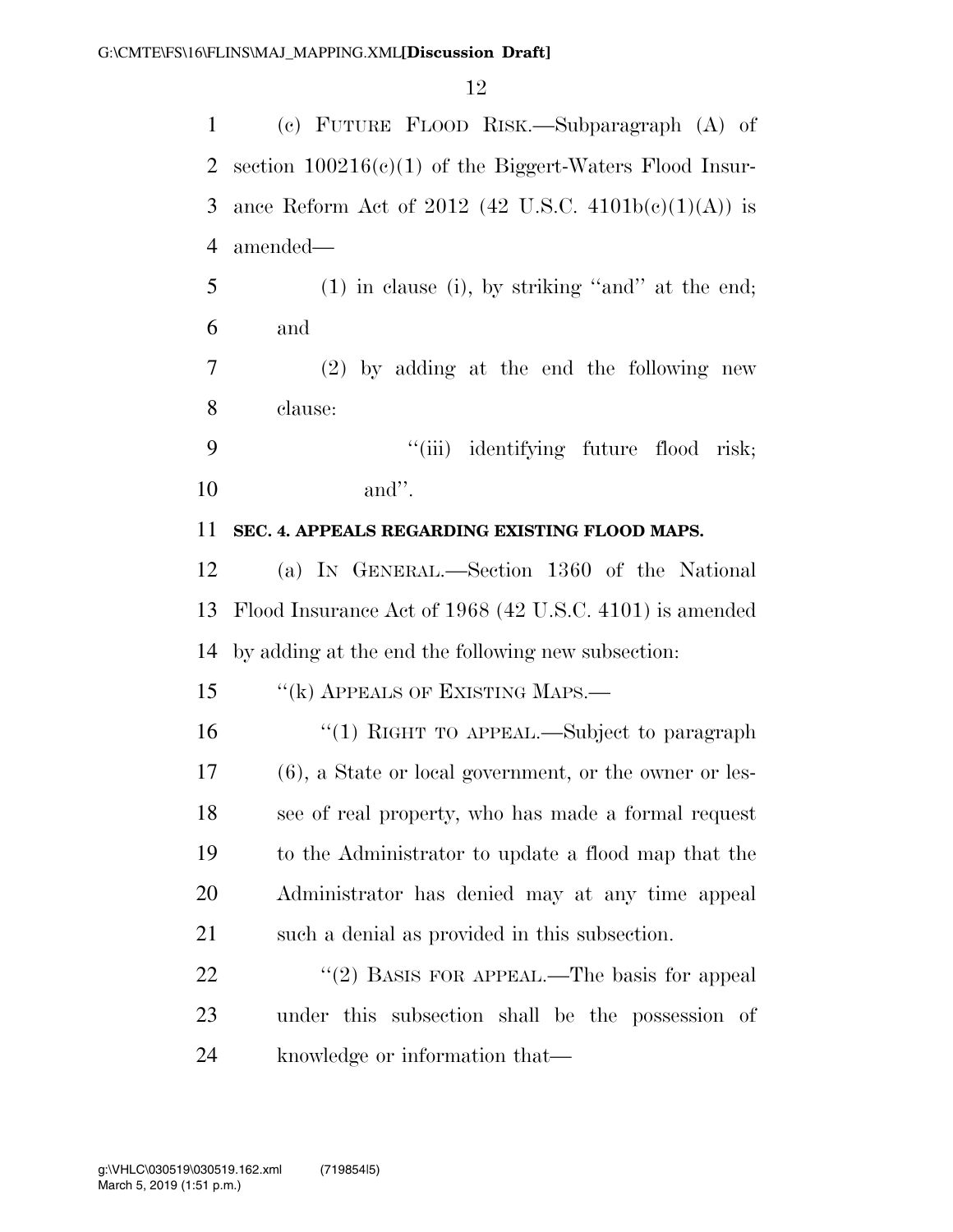| $\mathbf{1}$   | $\lq\lq$ the base flood elevation level or des-    |
|----------------|----------------------------------------------------|
| $\overline{2}$ | ignation of any aspect of a flood map is sci-      |
| 3              | entifically or technically inaccurate; or          |
| $\overline{4}$ | $\lq$ (B) factors exist that mitigate the risk of  |
| 5              | flooding, including ditches, banks, walls, vegeta- |
| 6              | tion, levees, lakes, dams, reservoirs, basin, re-  |
| 7              | tention ponds, and other natural or manmade        |
| 8              | topographical features.                            |
| 9              | $\cdot$ (3) APPEALS PROCESS.—                      |
| 10             | "(A) ADMINISTRATIVE ADJUDICATION.—                 |
| 11             | An appeal under this subsection shall be deter-    |
| 12             | mined by a final adjudication on the record,       |
| 13             | and after opportunity for an administrative        |
| 14             | hearing.                                           |
| 15             | "(B) RIGHTS UPON ADVERSE DECISION.—                |
| 16             | If an appeal pursuant to subparagraph (A) does     |
| 17             | not result in a decision in favor of the State,    |
| 18             | local government, owner, or lessee, such party     |
| 19             | may appeal the adverse decision to the Sci-        |
| 20             | entific Resolution Panel provided for in section   |
| 21             | 1363A, which shall recommend a non-binding         |
| 22             | decision to the Administrator.                     |
| 23             | $``(4)$ RELIEF.—                                   |
| 24             | "(A) WHOLLY SUCCESSFUL APPEALS.—In                 |
| 25             | the case of a successful appeal resulting in a     |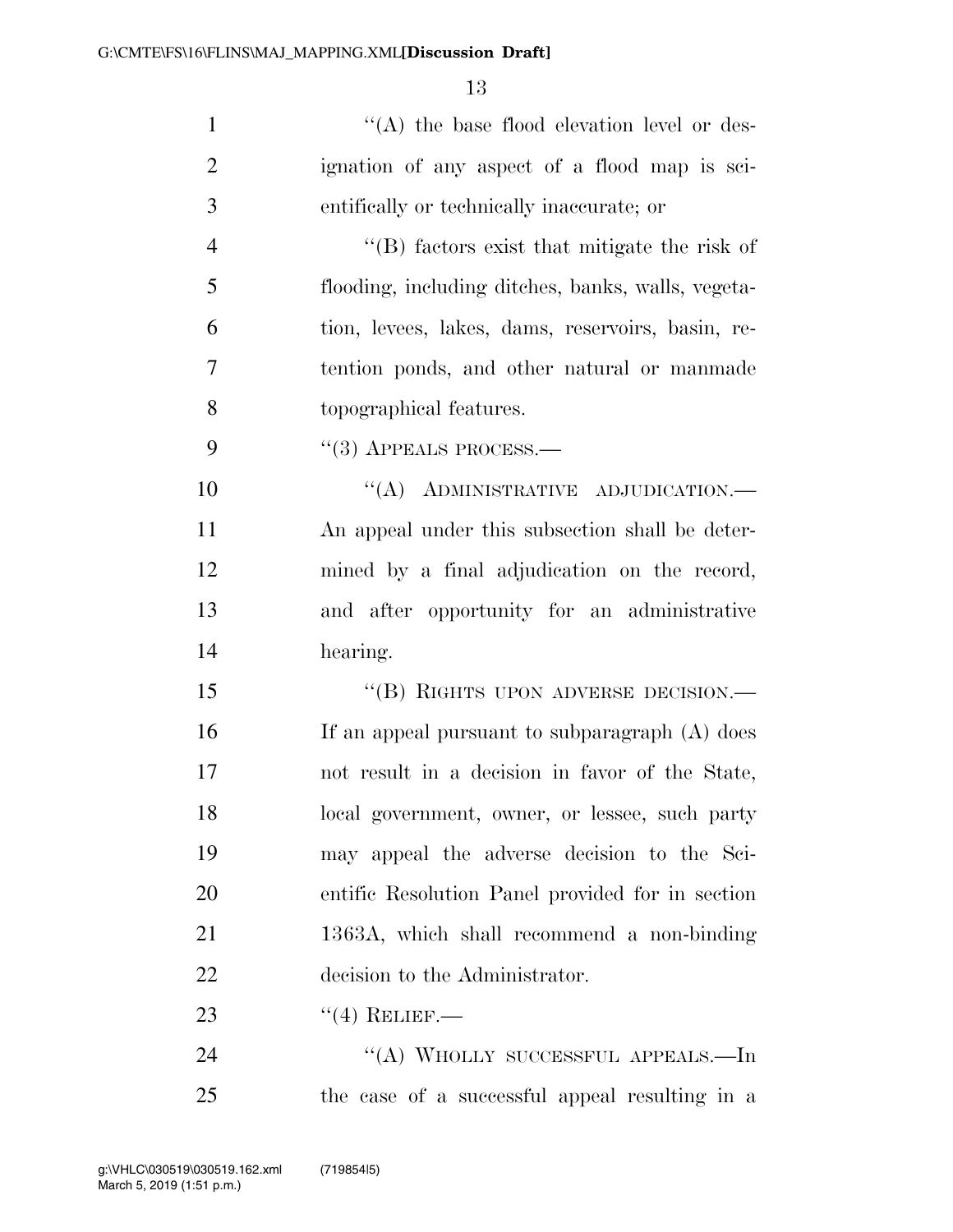policyholder's property being removed from a special flood hazard area, such policyholder may cancel the policy at any time within the current policy year, and the Administrator shall provide such policyholder a refund in the amount of any premiums paid for such policy year, plus any premiums paid for flood insurance coverage that the policyholder was required to purchase or maintain during the 2-year period preceding 10 such policy year.

11 "(B) PARTIALLY SUCCESSFUL APPEALS.— In the case of any appeal in which mitigating factors were determined to have reduced, but not eliminated, the risk of flooding, the Admin- istrator shall reduce the amount of flood insur- ance coverage required to be maintained for the property concerned by the ratio of the success- ful portion of the appeal as compared to the en- tire appeal. The Administrator shall refund to the policyholder any payments made in excess of the amount necessary for such new coverage amount, effective from the time when the miti- gating factor was created or the beginning of the second policy year preceding the determina-tion of the appeal, whichever occurred later.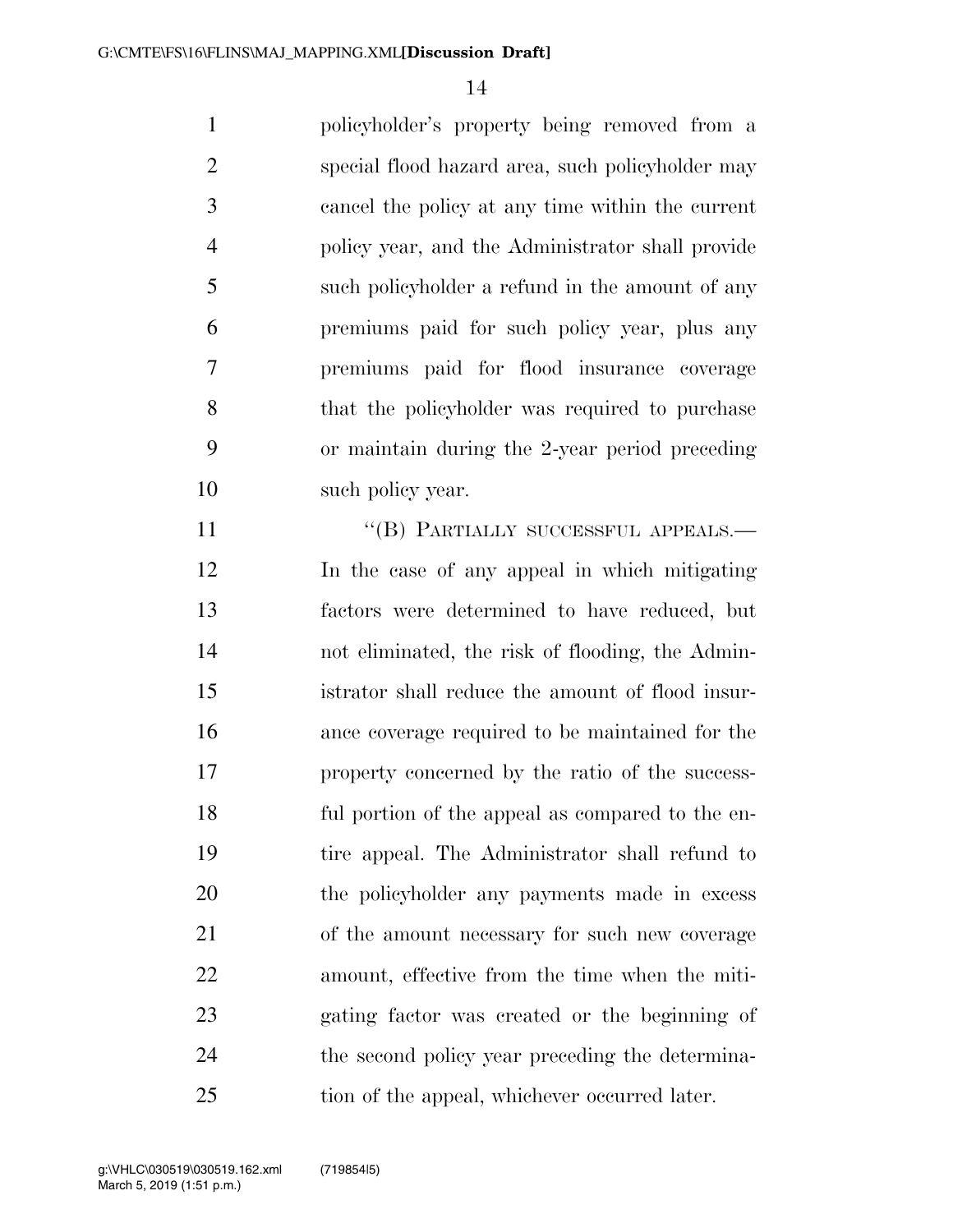1 ""(C) ADDITIONAL RELIEF.—The Adminis-2 trator may provide additional refunds in excess of the amounts specified in subparagraphs (A) and (B) if the Administrator determines that such additional amounts are warranted.

 ''(5) RECOVERY OF COSTS.—When, incident to any appeal which is successful in whole or part re- garding the designation of the base flood elevation or any aspect of the flood map, including elevation or designation of a special flood hazard area, the community, or the owner or lessee of real property, as the case may be, incurs expense in connection with the appeal, including services provided by sur- veyors, engineers, and scientific experts, the Admin- istrator shall reimburse such individual or commu- nity for reasonable expenses to an extent measured by the ratio of the successful portion of the appeal as compared to the entire appeal, but not including legal services, in the effecting of an appeal based on a scientific or technical error on the part of the Fed- eral Emergency Management Agency. No reimburse- ment shall be made by the Administrator in respect to any fee or expense payment, the payment of which was agreed to be contingent upon the result of the appeal. The Administrator may use such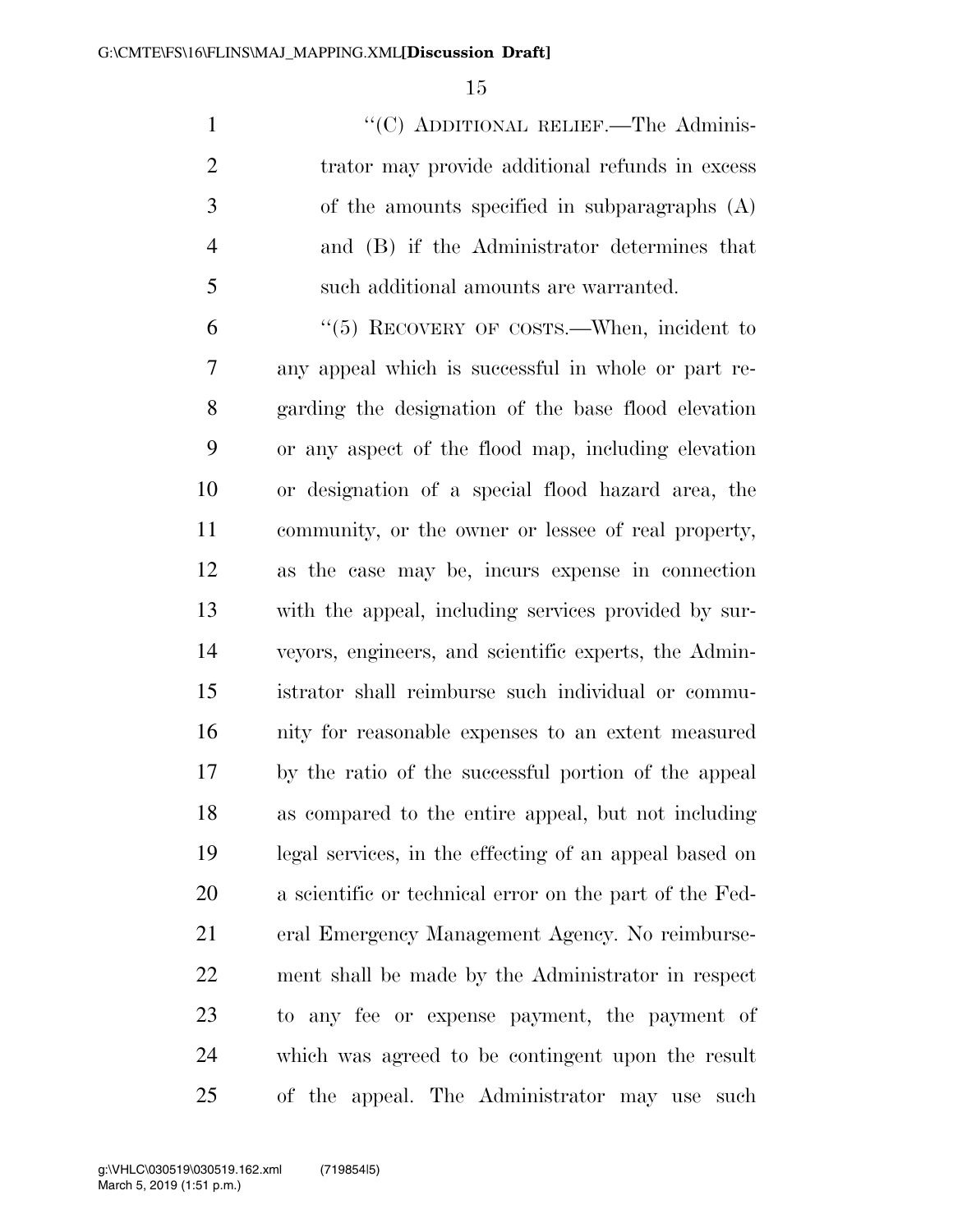amounts from the National Flood Insurance Fund established under section 1310 as may be necessary to carry out this paragraph.

 ''(6) GUIDANCE.—The Administrator shall issue guidance to implement this subsection, which shall not be subject to the notice and comment re- quirements under section 553 of title 5, United States Code.''.

 (b) DEADLINE.—The Administrator of the Federal Emergency Management Agency shall issue the guidance referred to section 1360(k)(6) of the National Flood In-12 surance Act of 1968 (42 U.S.C.  $4101(k)(7)$ ), as added by the amendment made by subsection (a) of this section, not later than the expiration of the 6-month period beginning on the date of the enactment of this Act.

#### **SEC. 5. APPEALS AND PUBLICATION OF PROJECTED SPE-**

**CIAL FLOOD HAZARD AREAS.** 

 (a) APPEALS.—Section 1363 of the National Flood Insurance Act of 1968 (42 U.S.C. 4104) is amended—

 (1) in subsection (b), by striking the second sentence and inserting the following: ''Any owner or lessee of real property within the community who be- lieves the owner's or lessee's rights to be adversely affected by the Administrator's proposed determina-tion may appeal such determination to the local gov-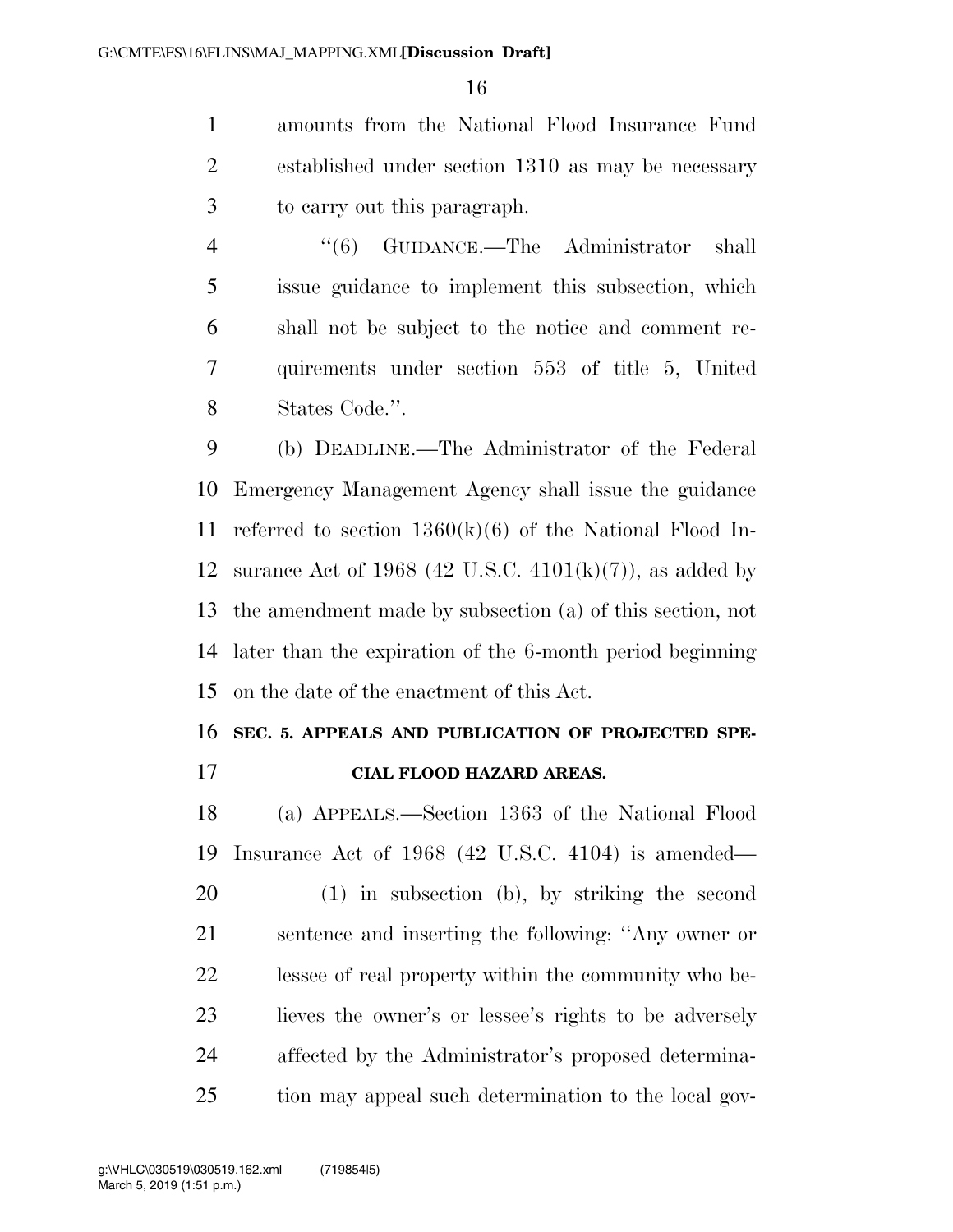|   | ernment no later than 90 days after the date of the |
|---|-----------------------------------------------------|
| 2 | second publication.";                               |
| 3 | $(2)$ in subsection (d), by striking "subsection"   |

- 4 (e)" and inserting "subsection (f)";
- (3) by redesignating subsections (e), (f), and 6 (g) as subsections (f), (g), and (h), respectively; and (4) by inserting after subsection (d) the fol-lowing new subsection:

9 "(e) DETERMINATION BY ADMINISTRATOR IN THE ABSENCE OF APPEALS.—If the Administrator has not re- ceived any appeals, upon expiration of the 90-day appeal period established under subsection (b) of this section the Administrator's proposed determination shall become final. The community shall be given a reasonable time after the Administrator's final determination in which to adopt local land use and control measures consistent with the Administrator's determination.''.

 (b) PUBLICATION.—Subsection (a) of section 1363 of the National Flood Insurance Act of 1968 (42 U.S.C.  $20\quad 4104(a)$ ) is amended by striking "in the Federal Reg-ister''.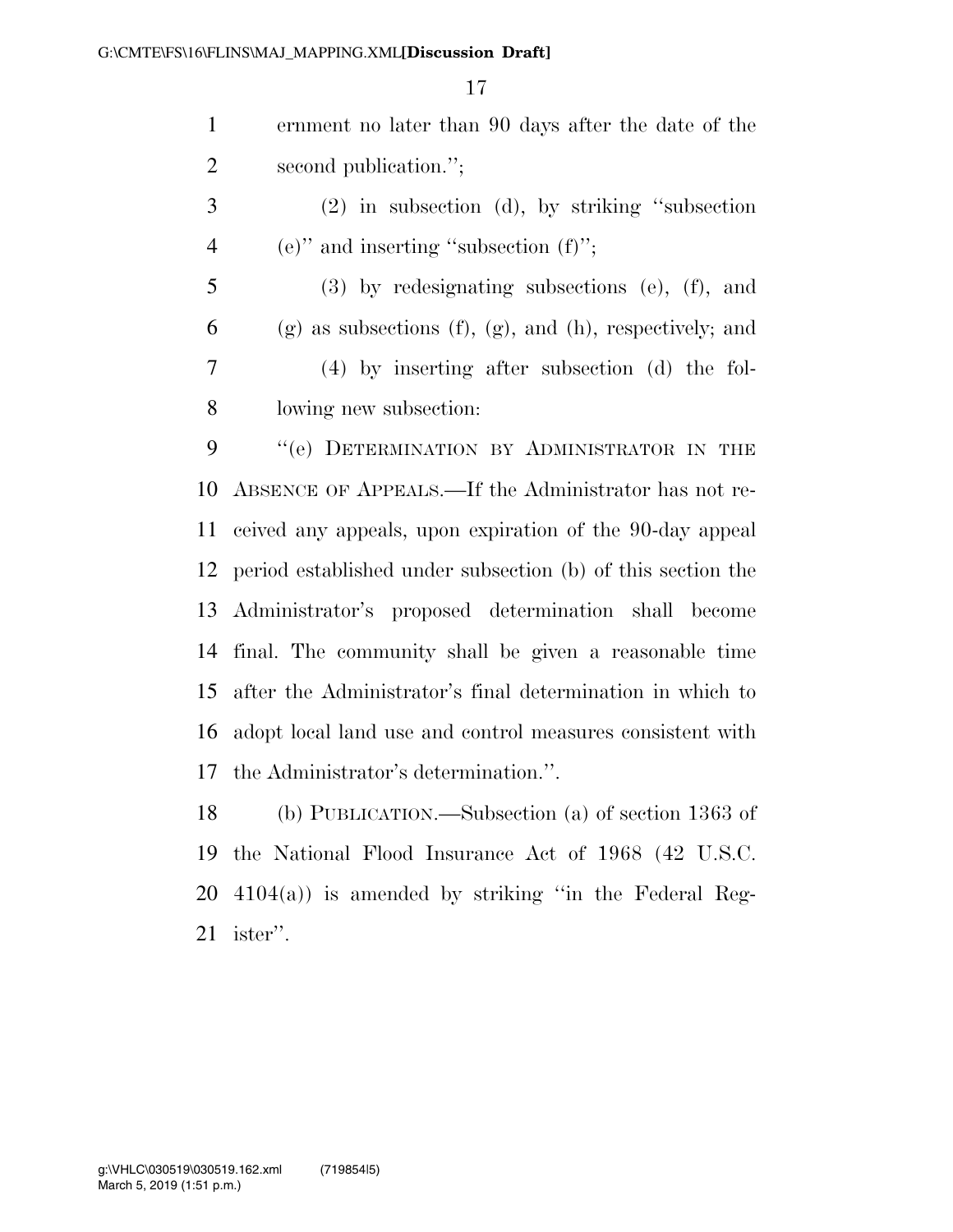| 1              | SEC. 6. COMMUNICATION AND OUTREACH REGARDING MAP              |
|----------------|---------------------------------------------------------------|
| $\overline{2}$ | <b>CHANGES.</b>                                               |
| 3              | Paragraph $(1)$ of section $100216(d)$ of the Biggert-        |
| 4              | Waters Flood Insurance Reform Act of 2012 (42 U.S.C.          |
| 5              | $4101b(d)(1)$ is amended—                                     |
| 6              | $(1)$ in subparagraph $(B)$ , by inserting "max-              |
| 7              | imum" before "30-day period"; and                             |
| 8              | $(2)$ in subparagraph $(C)$ , by inserting "max-              |
| 9              | imum" before "30-day period".                                 |
| 10             | SEC. 7. ADOPTION OF PARTIAL FLOOD MAPS.                       |
| 11             | Subsection (f) of section 1360 of the National Flood          |
| 12             | Insurance Act of $1968$ (42 U.S.C. 4101(f)) is amended        |
| 13             | by adding at the end the following new flush matter:          |
| 14             | "Panels of the revised flood insurance rate maps for which    |
| 15             | no appeal has been submitted during the 90-day period         |
|                | 16 referred to in subsection (b) shall be considered final.". |
| 17             | SEC. 8. NEW ZONE FOR LEVEE-IMPACTED AREAS.                    |
| 18             | Section 1360 of the National Flood Insurance Act of           |
| 19             | 1968 (42 U.S.C. 4101), as amended by section 4 of this        |
| 20             | Act, is further amended by adding at the end the fol-         |
| 21             | lowing:                                                       |
| 22             | "(1) LEVEE-IMPACTED AREAS.—                                   |
| 23             | $\lq(1)$ In GENERAL.—Subject to full implementa-              |
| 24             | tion of subparagraphs $(A)(iii)$ and $(B)$ of section         |
| 25             | $100216(b)(1)$ of the Biggert-Waters Flood Insur-             |

ance Reform Act of 2012 (42 U.S.C. 4101b(b)(1))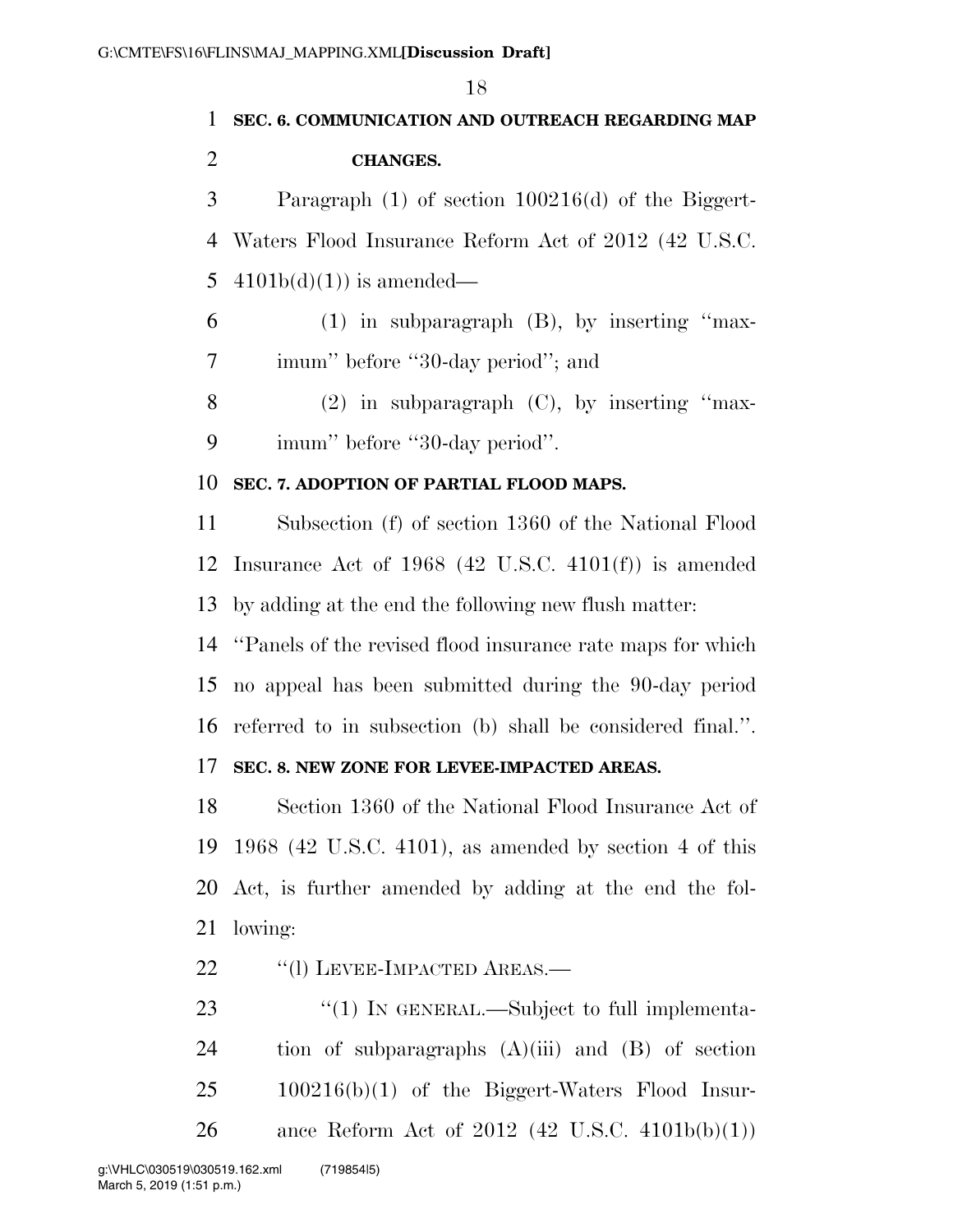and notwithstanding any other provision of law, if a community applies to the Administrator for the re- mapping of a levee-impacted area in which the perti- nent levee system fails to meet the minimum design, operation, and maintenance standards of the Na- tional Flood Insurance Program required for levee accreditation on a flood insurance rate map in ac- cordance with the Levee Analysis Mapping Proce- dure initiated by the Administrator to replace the 'without levees' approach to a Flood Insurance Study, the Administrator shall—  $\mathbf{12}$  ''(A) establish flood risk zones for those

 levee-impacted areas on such maps, to be known as 'AL-E zones', that have an estab- lished elevation for community floodplain man-agement; and

17  $\langle G \rangle$  make flood insurance available to properties located within those levee-impacted areas.

20 "(2) TRANSITION.—During the period begin-21 ning on the date of enactment of this subsection and ending on the date on which the Administrator de- velops rates for the various AL-E zones, a structure located in a portion of a community that is located within a levee-impacted area described in paragraph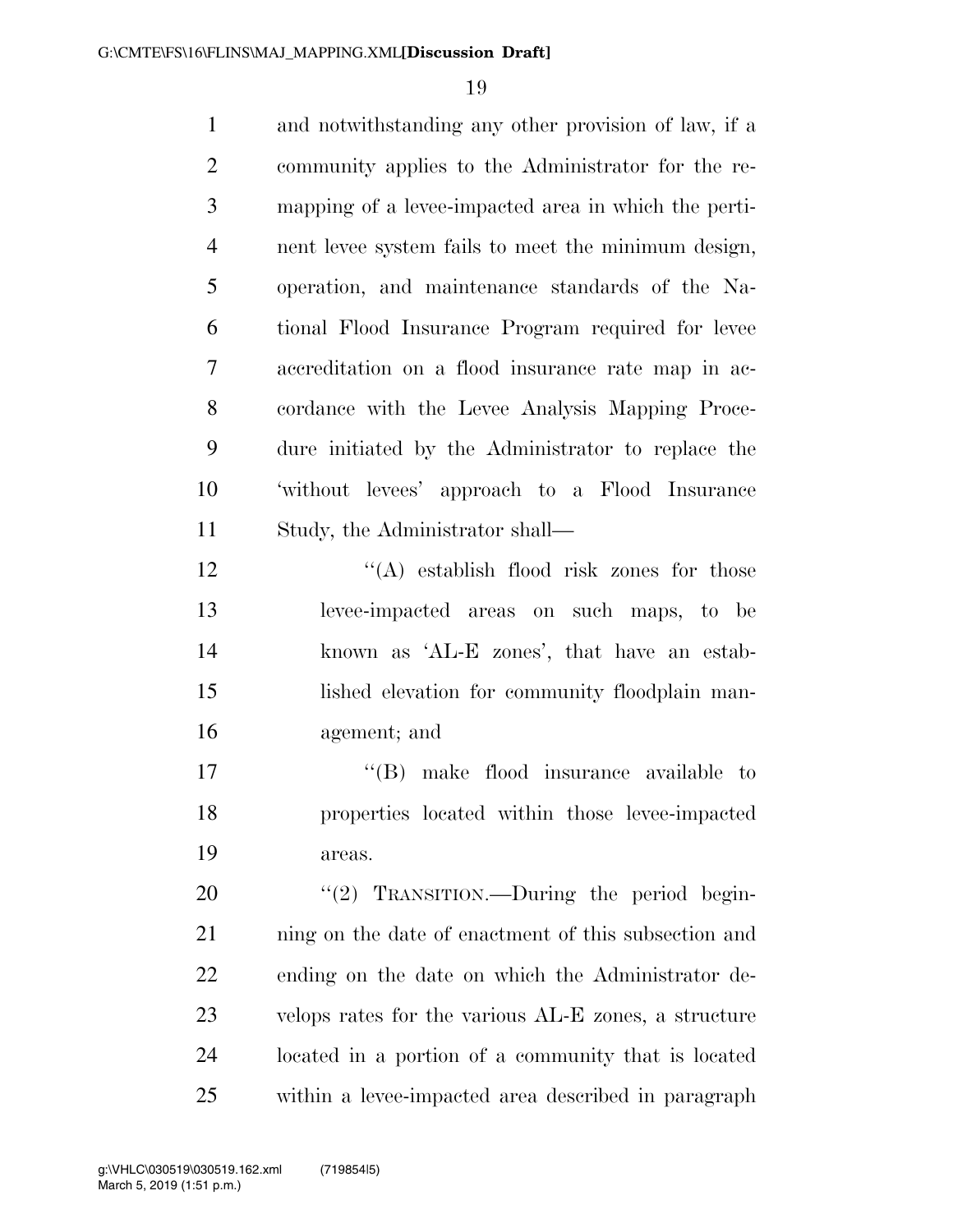(1) shall be eligible for rates associated with areas of moderate flood hazards.''. **SEC. 9. AGRICULTURAL STRUCTURES IN SPECIAL FLOOD HAZARD ZONES.**  (a) REQUIREMENTS FOR STATE AND LOCAL LAND USE CONTROLS.—Subsection (a) of section 1315 of the National Flood Insurance Act of 1968 (42 U.S.C.  $4022(a)$  is amended by adding at the end the following new paragraph:  $(3)$  ALLOWABLE LOCAL VARIANCES FOR CER- TAIN AGRICULTURAL STRUCTURES.—  $\text{``(A)}$  REQUIREMENT.—Notwithstanding any other provision of this Act— 14 ''(i) the land use and control meas- ures adopted pursuant to paragraph (1) may not, for purposes of such paragraph, be considered to be inadequate or incon- sistent with the comprehensive criteria for land management and use under section 1361 because such measures provide that, in the case of any agricultural structure 22 that is located in an area having special flood hazards, a variance from compliance with the requirements to elevate or floodproof such a structure and meeting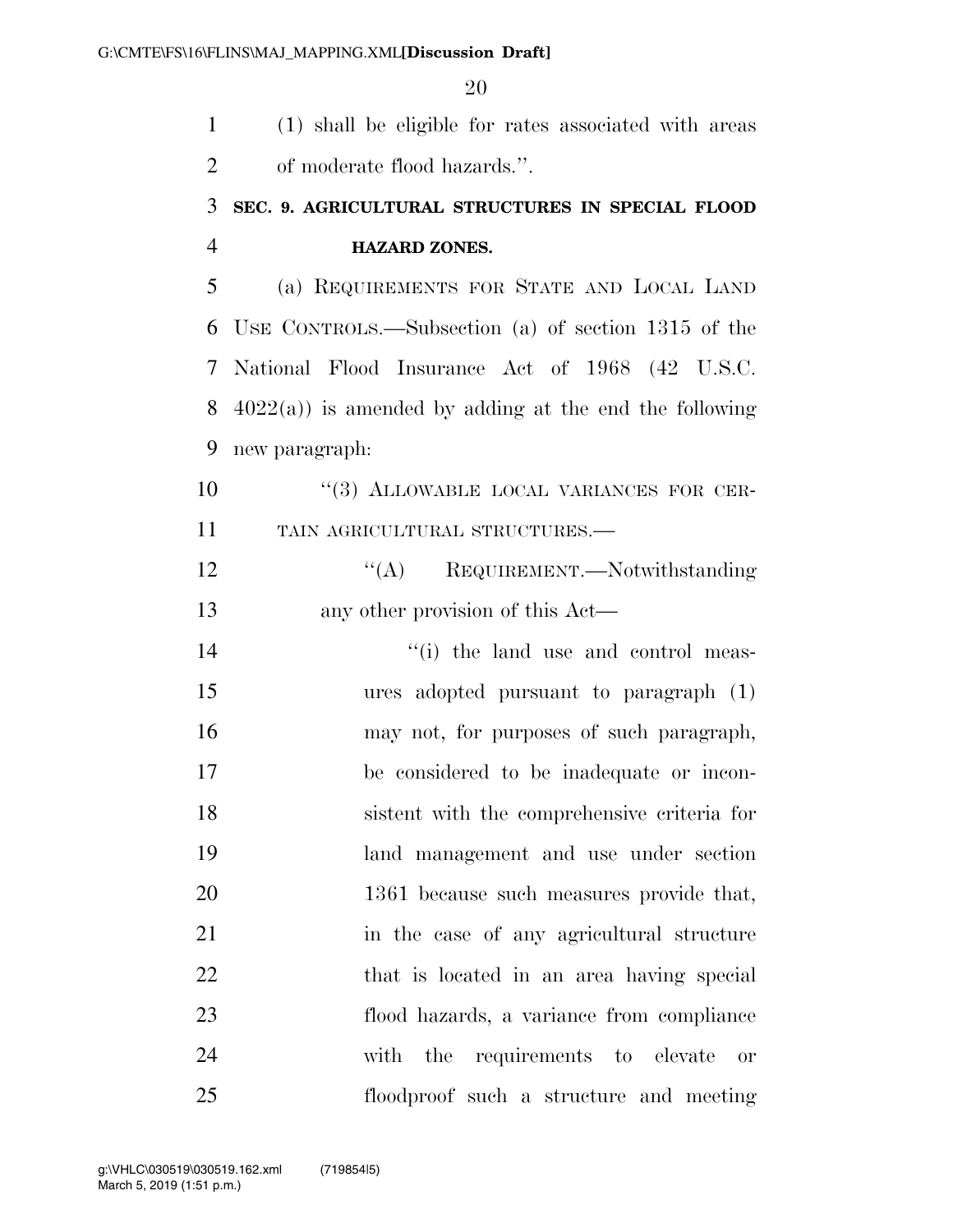| $\mathbf{1}$   | the requirements of subparagraph (B) may         |
|----------------|--------------------------------------------------|
| $\overline{2}$ | be granted; and                                  |
| 3              | "(ii) the Administrator may not sus-             |
| $\overline{4}$ | pend a community from participation in           |
| 5              | the national flood insurance program, or         |
| 6              | place such a community on probation              |
| 7              | under such program, because such land            |
| 8              | use and control measures provide for such        |
| 9              | a variance.                                      |
| 10             | This subparagraph shall not limit the ability of |
| 11             | the Administrator to take enforcement action     |
| 12             | against a community that does not adopt ade-     |
| 13             | quate variance criteria or establish proper en-  |
| 14             | forcement mechanisms.                            |
| 15             | "(B) VARIANCE; CONSIDERATIONS.—The               |
| 16             | requirements of this subparagraph with respect   |
| 17             | to a variance are as follows:                    |
| 18             | "(i) The variance is granted by an of-           |
| 19             | ficial from a duly constituted State or local    |
| 20             | zoning authority, or other authorized pub-       |
| 21             | lic body responsible for regulating land de-     |
| 22             | velopment or occupancy in flood-prone            |
| 23             | areas.                                           |
| 24             | "(ii) In the case of new construction,           |
| 25             | such official has determined—                    |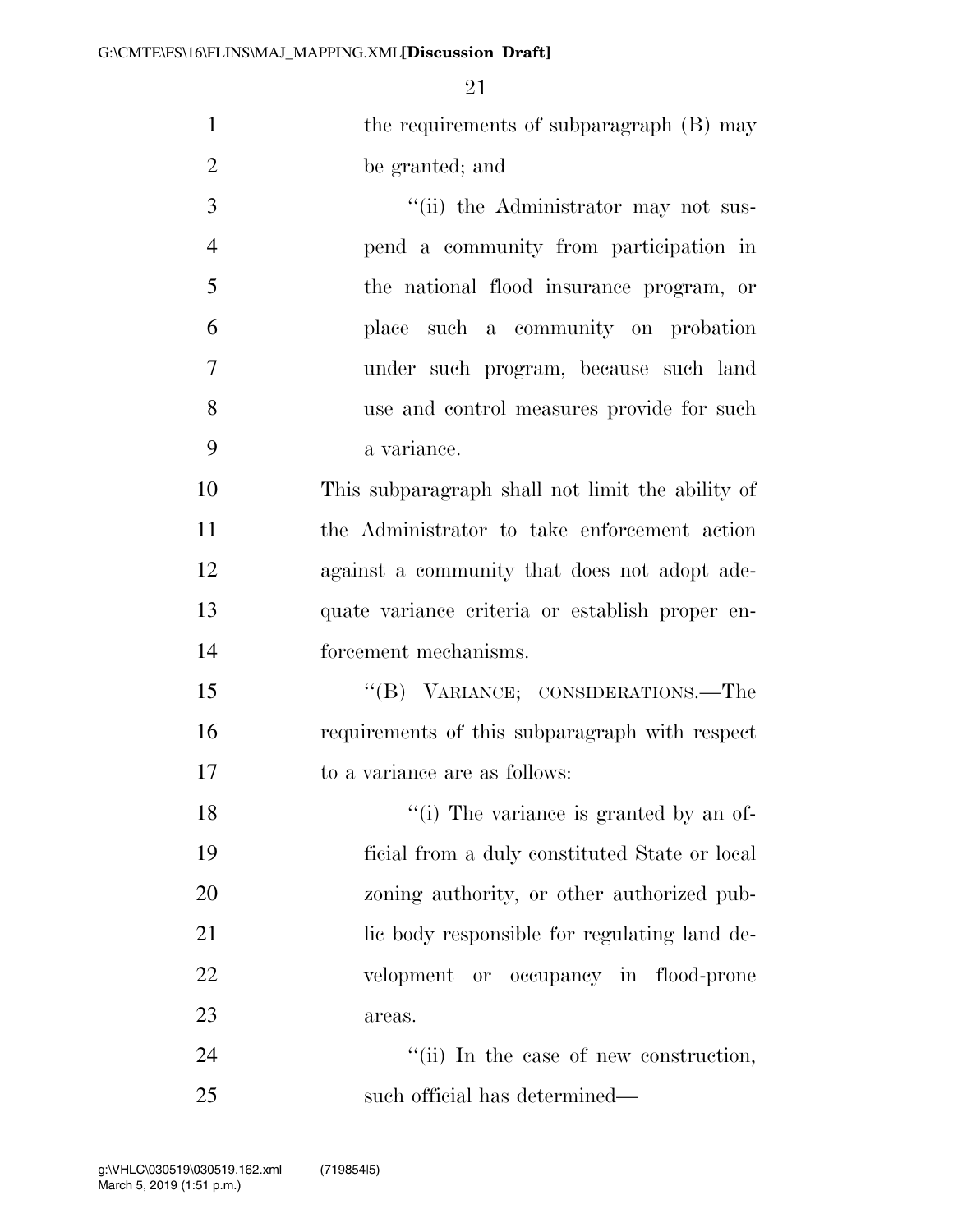| $\mathbf{1}$   | $\lq\lq$ that neither floodproofing         |
|----------------|---------------------------------------------|
| $\overline{2}$ | nor elevation of the new structure to       |
| $\overline{3}$ | the base flood elevation is practicable;    |
| $\overline{4}$ | and                                         |
| 5              | $\lq\lq$ (II) that the structure is not lo- |
| 6              | cated in-                                   |
| 7              | "(aa) a designated regu-                    |
| 8              | latory floodway;                            |
| 9              | "(bb) an area riverward of a                |
| 10             | levee or other flood control struc-         |
| 11             | ture; or                                    |
| 12             | "(cc) an area subject to high               |
| 13             | velocity wave action or seaward             |
| 14             | of flood control structures.                |
| 15             | "(iii) In the case of existing struc-       |
| 16             | tures-                                      |
| 17             | $\lq (I)$ if such structure is substan-     |
| 18             | tially damaged or in need of substan-       |
| 19             | tial repairs or improvements, such of-      |
| 20             | has determined that neither<br>ficial       |
| 21             | floodproofing nor elevation to the base     |
| 22             | flood elevation is practicable; and         |
| 23             | "(II) if such structure is located          |
| 24             | within a designated regulatory flood-       |
| 25             | way, such official has determined that      |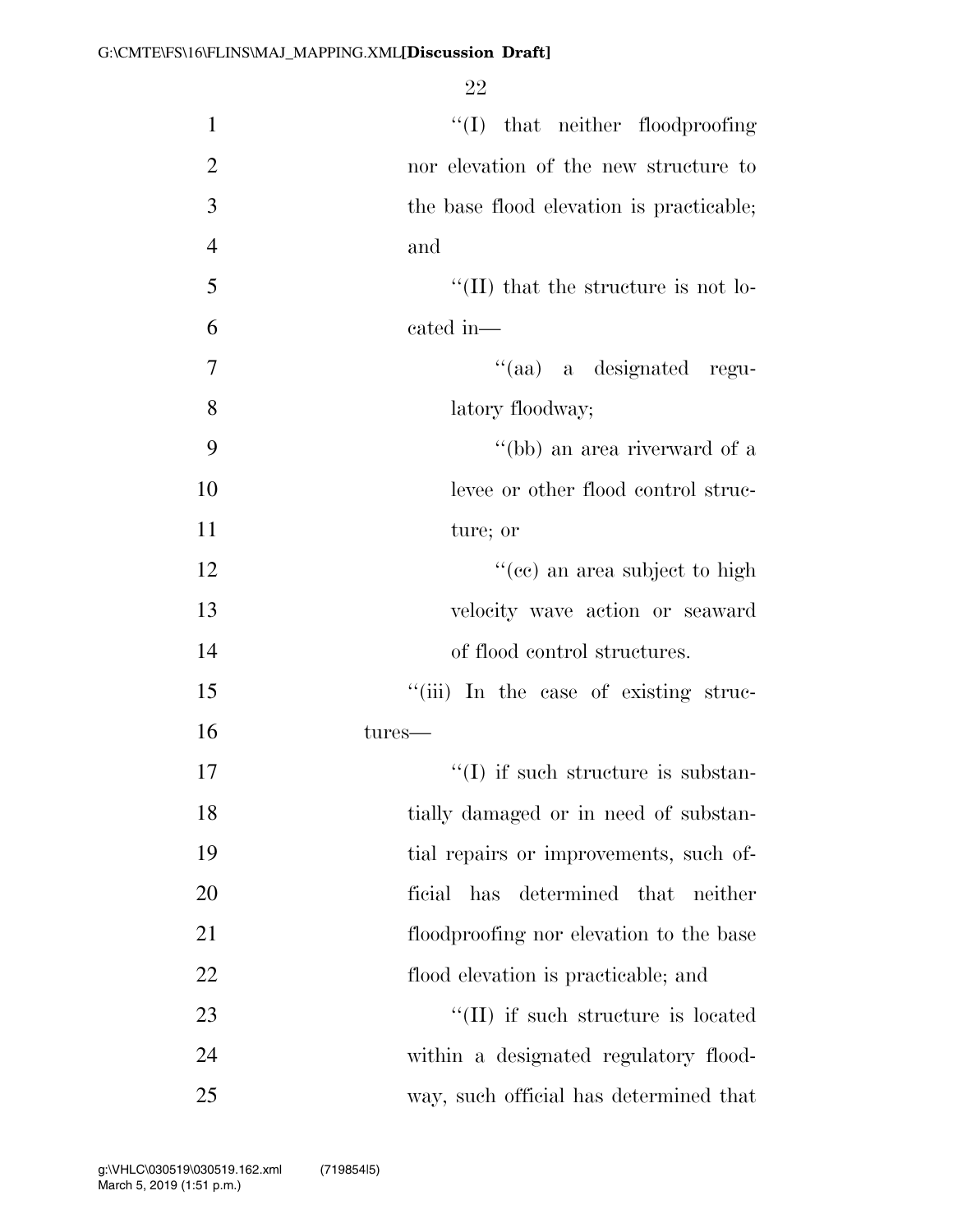| $\mathbf{1}$   | the repair or improvement does not                |
|----------------|---------------------------------------------------|
| $\overline{2}$ | result in any increase in base flood              |
| 3              | levels during the base flood discharge.           |
| $\overline{4}$ | "(iv) Such official has determined                |
| 5              | that the variance will not result in in-          |
| 6              | creased flood heights, additional threats to      |
| 7              | public safety, extraordinary public expense,      |
| 8              | create nuisances, cause fraud on or victim-       |
| 9              | ization of the public, or conflict with exist-    |
| 10             | ing local laws or ordinances.                     |
| 11             | $f'(v)$ Not more than one claim pay-              |
| 12             | ment exceeding $$1,000$ has been made for         |
| 13             | the structure under flood insurance cov-          |
| 14             | erage under this title within any period of       |
| 15             | 10 consecutive years at any time prior to         |
| 16             | the granting of the variance.                     |
| 17             | "(C) DEFINITIONS.—For purposes of this            |
| 18             | paragraph, the following definitions shall apply: |
| 19             | "(i) AGRICULTURAL STRUCTURE.-                     |
| 20             | The term 'agricultural structure' has the         |
| 21             | meaning given such term in paragraph              |
| 22             | (2)(D).                                           |
| 23             | "(ii) FLOODPROOFING.—The term                     |
| 24             | 'floodproofing' means, with respect to a          |
| 25             | structure, any combination of structural          |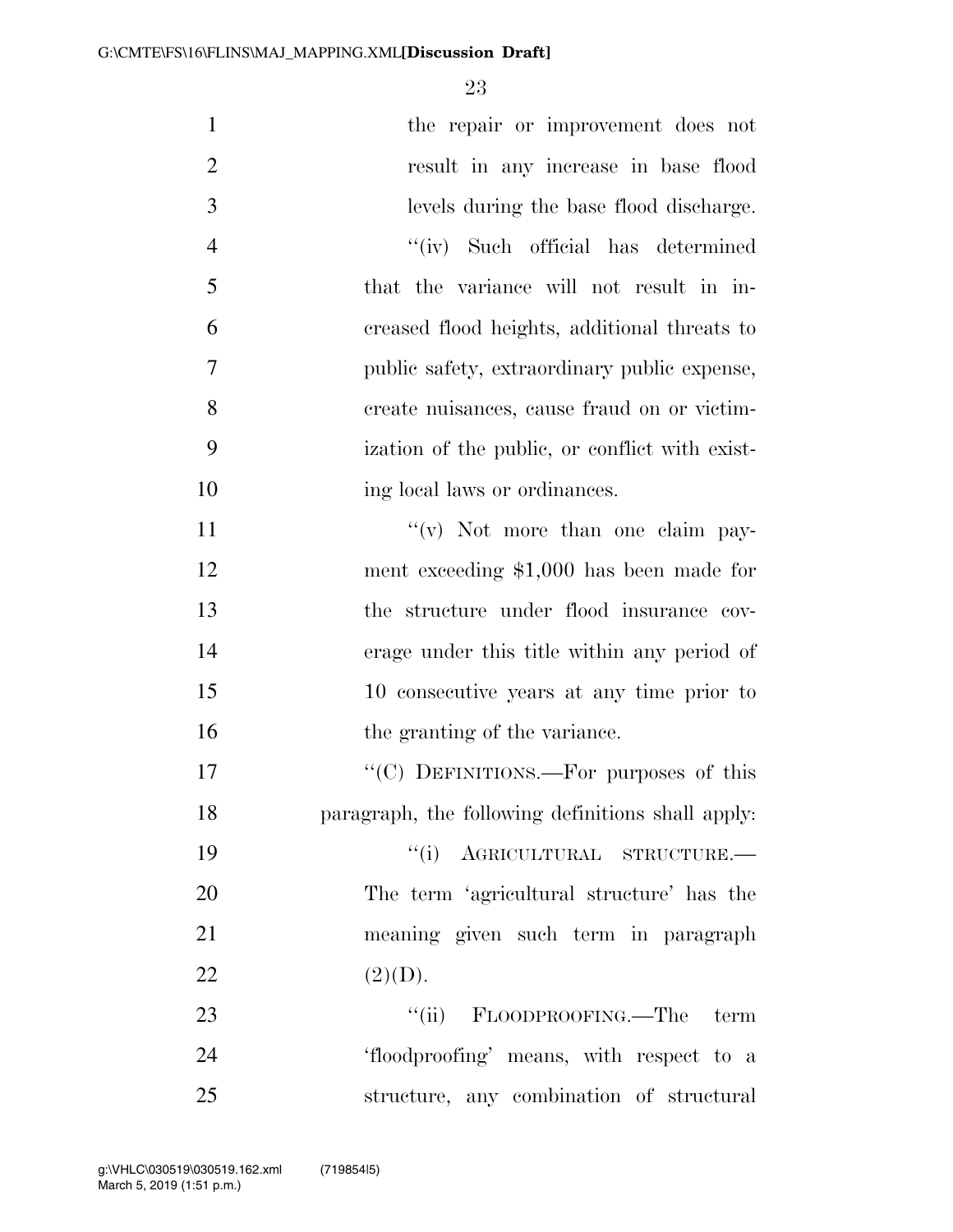|    | and non-structural additions, changes, or     |
|----|-----------------------------------------------|
|    | adjustments to the structure that reduce      |
| -3 | or eliminate potential flood damage to real   |
|    | estate or improved real property, water       |
| -5 | and sanitary facilities, structures, or their |
|    | contents.".                                   |
|    |                                               |

 (b) PREMIUM RATES.—Section 1308 of the National Flood Insurance Act of 1968 (42 U.S.C. 4015) is amended by adding at the end the following new subsection:

10 <sup>"</sup>(n) PREMIUM RATES FOR CERTAIN AGRICULTURAL STRUCTURES WITH VARIANCES.—Notwithstanding any other provision of this Act, the chargeable premium rate for coverage under this title for any structure provided a 14 variance pursuant to section  $1315(a)(3)$  shall be the same as the rate that otherwise would apply to such structure if the structure had been dry floodproofed or a comparable actuarial rate based upon the risk associated with struc- tures within the applicable AL zone established under sec-tion 1360(k).''.

 (c) LEVEE-IMPACTED AREAS.—Section 1360 of the National Flood Insurance Act of 1968 (42 U.S.C. 4101) is amended by adding at the end the following new sub-section:

24 "(k) LEVEE-IMPACTED AREAS.—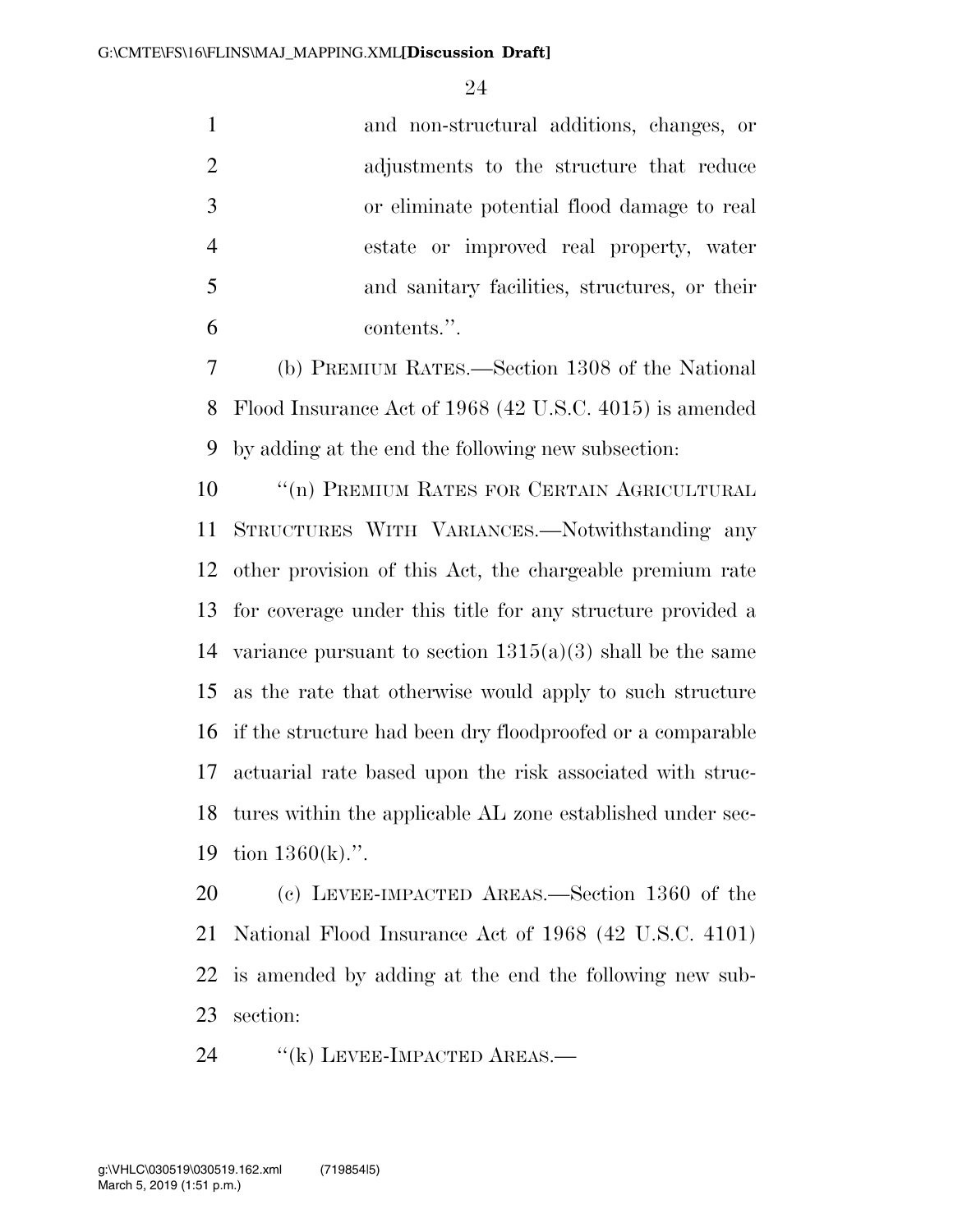| $\mathbf{1}$   | "(1) IN GENERAL.—Subject only to full imple-            |
|----------------|---------------------------------------------------------|
| $\overline{2}$ | mentation of subparagraphs $(A)(iii)$ and $(B)$ of sec- |
| 3              | tion $100216(b)(1)$ of the Biggert-Waters Flood In-     |
| $\overline{4}$ | surance Reform Act of 2012 (42 U.S.C.                   |
| 5              | $4101b(b)(1)$ and notwithstanding any other provi-      |
| 6              | sion of law, if a community that applies to the Ad-     |
| $\overline{7}$ | ministrator for the remapping of a levee-impacted       |
| 8              | area in which the pertinent levee system fails to       |
| 9              | meet the national flood insurance program's min-        |
| 10             | imum design, operation, and maintenance standards       |
| 11             | required for level accreditation on a flood insurance   |
| 12             | rate map—                                               |
| 13             | $\lq\lq$ the Administrator shall establish              |
| 14             | flood risk zones for those areas on such maps           |
| 15             | to be known as AL zones; and                            |
| 16             | "(B) flood insurance shall be made avail-               |
| 17             | able to properties located within such zones at         |
| 18             | actuarial rates based upon the risk associated          |
| 19             | with structures within the applicable AL zones.         |
| 20             | "(2) TRANSITION.—Before the Administrator               |
| 21             | has developed actuarial rates for the various AL        |
| 22             | zones, covered structures within the portions of the    |
| 23             | community located within the levee-impacted area        |
| 24             | shall be eligible for rates associated with areas of    |
| 25             | moderate flood hazards.".                               |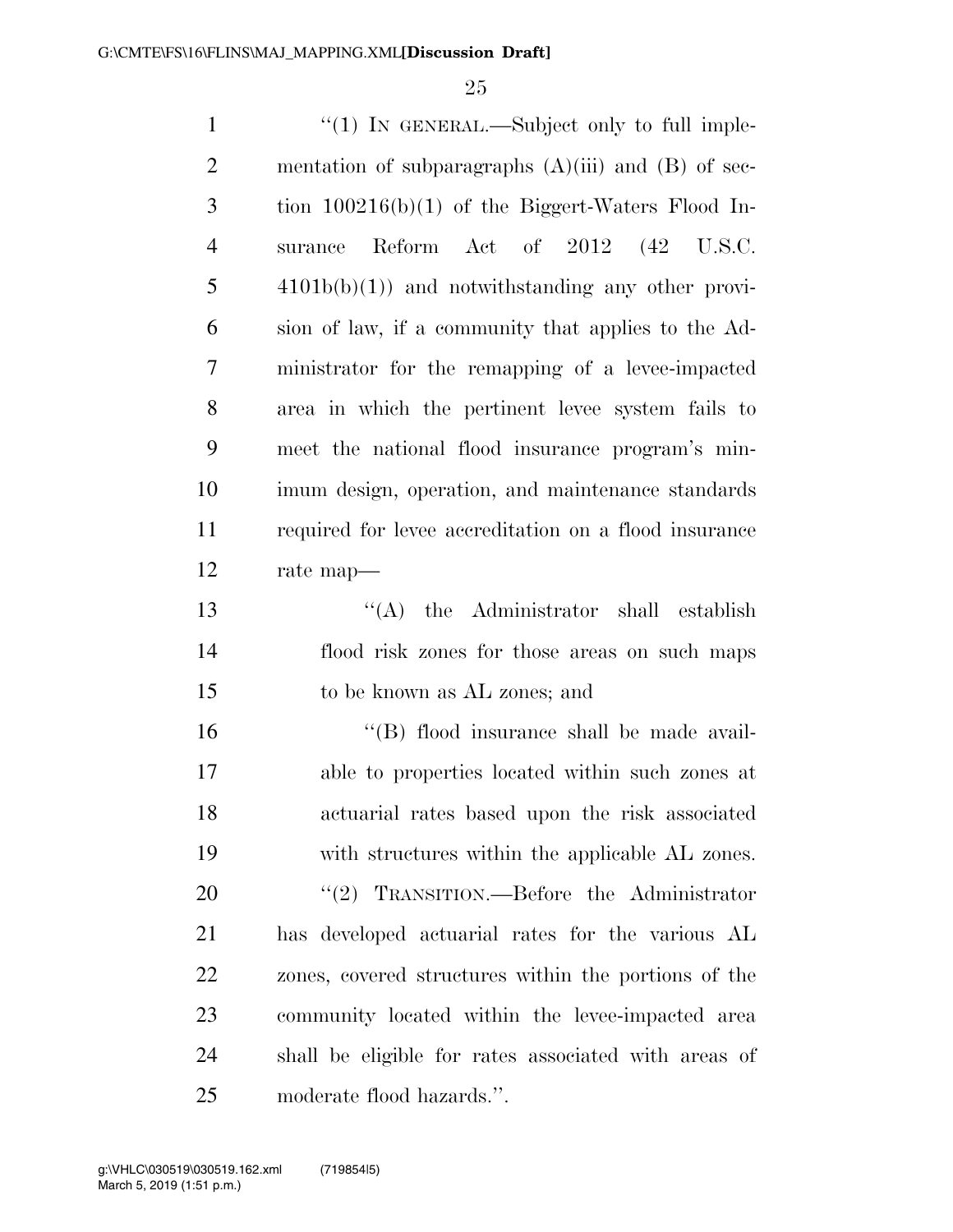(d) MULTIPLE AGRICULTURAL STRUCTURE POLICY PILOT PROGRAM.—

 (1) AUTHORITY.—The Administrator of the Federal Emergency Management Agency (in this subsection referred to as the ''Administrator'') shall carry out a pilot program under this subsection that provides for the sale of contracts for flood insurance coverage under the National Flood Insurance Act of 1968 that cover multiple non-residential agricultural structures, as such term is defined in section  $1315(a)(2)(D)$  of such Act  $(42 \text{ U.S.C.})$  $12 \qquad \qquad 4022(a)(2)(D)$ , under a single flood insurance pol-icy.

 (2) AVAILABILITY IN REGULAR PROGRAM COM- MUNITIES.—The Administrator may provide cov- erage under the pilot program only for properties lo- cated in communities for which a flood insurance rate map is in effect and in which the full limits of coverage under the National Flood Insurance Act of 1968 are available.

 (3) LIMIT OF COVERAGE.—Coverage provided under the pilot program shall not exceed \$500,000 aggregate liability per policy for coverage of struc- tures and \$500,000 aggregate liability per policy for coverage of contents.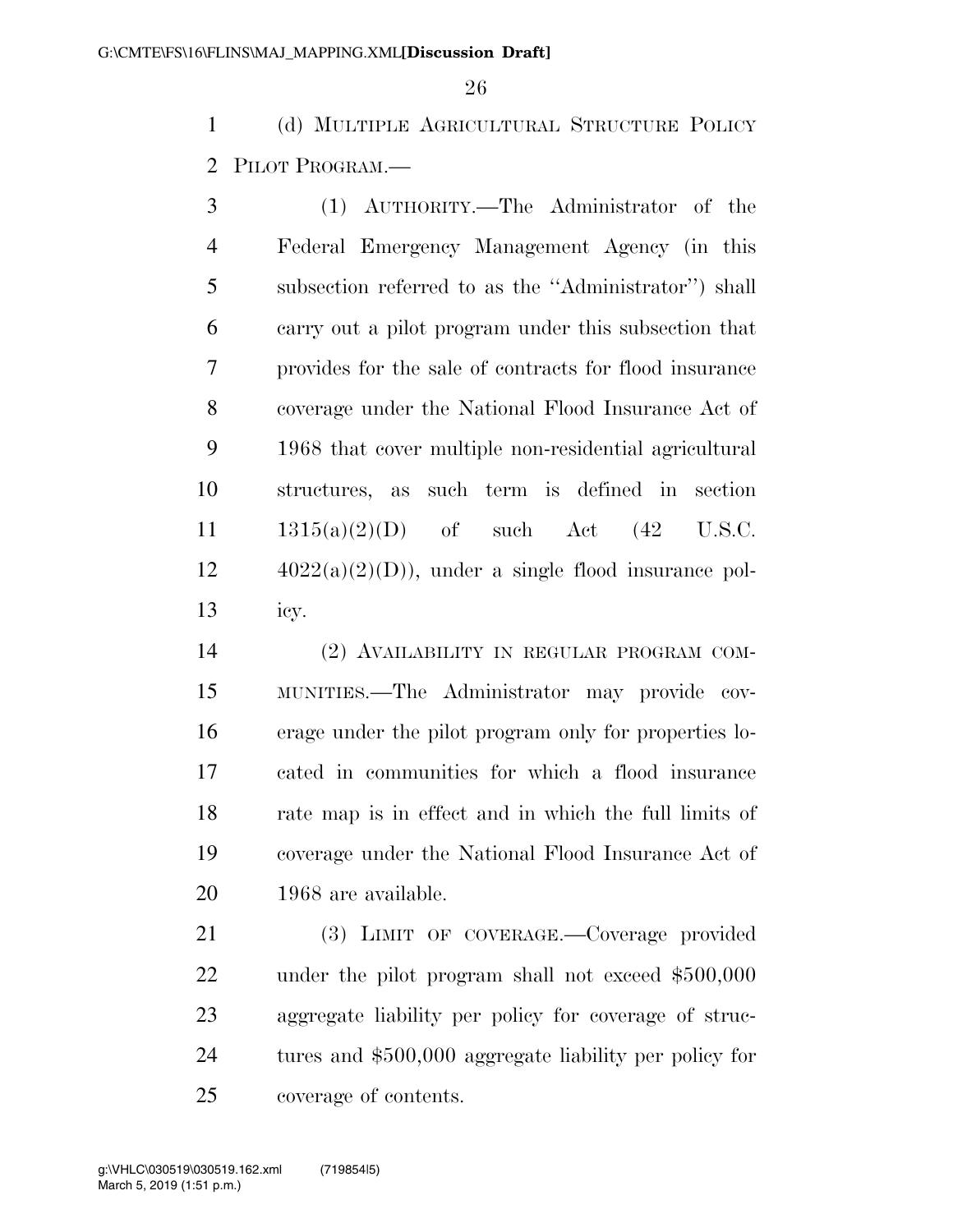| $\mathbf{1}$   | (4) APPLICABLE WAITING PERIODS.—Coverage                            |
|----------------|---------------------------------------------------------------------|
| $\overline{2}$ | provided under the pilot program shall comply with                  |
| 3              | subsection (c) of section 1306 of the National Flood                |
| $\overline{4}$ | Insurance Act of 1968 (42 U.S.C. 4013(c)).                          |
| 5              | (5) SUBSTANTIAL CONFORMANCE WITH GEN-                               |
| 6              | ERAL POLICY FORM.-                                                  |
| 7              | (A) REQUIREMENTS.-Coverage provided                                 |
| 8              | under the pilot program shall be consistent                         |
| 9              | with, and as substantially identical as possible                    |
| 10             | to, the terms, conditions, and exclusions found                     |
| 11             | in the General Property Form of the Standard                        |
| 12             | Flood Insurance Policy, as set forth in Appen-                      |
| 13             | $\overline{\text{d}x}$ A(2) to Part 61 of title 44, Code of Federal |
| 14             | Regulations.                                                        |
| 15             | (B) IMPLEMENTATION.—Notwithstanding                                 |
| 16             | any applicable rule making requirements, to the                     |
| 17             | extent necessary to implement the pilot pro-                        |
| 18             | gram under this subsection, the Administrator                       |
| 19             | may issue endorsements to the General Policy                        |
| 20             | Form of the Standard Flood Insurance Policy,                        |
| 21             | as set forth in the Appendix referred to in para-                   |
| 22             | graph (1), except that no such endorsement                          |
| 23             | may be issued before the expiration of the 6-                       |
| 24             | month period beginning upon publication of                          |
| 25             | such endorsement in the Federal Register.                           |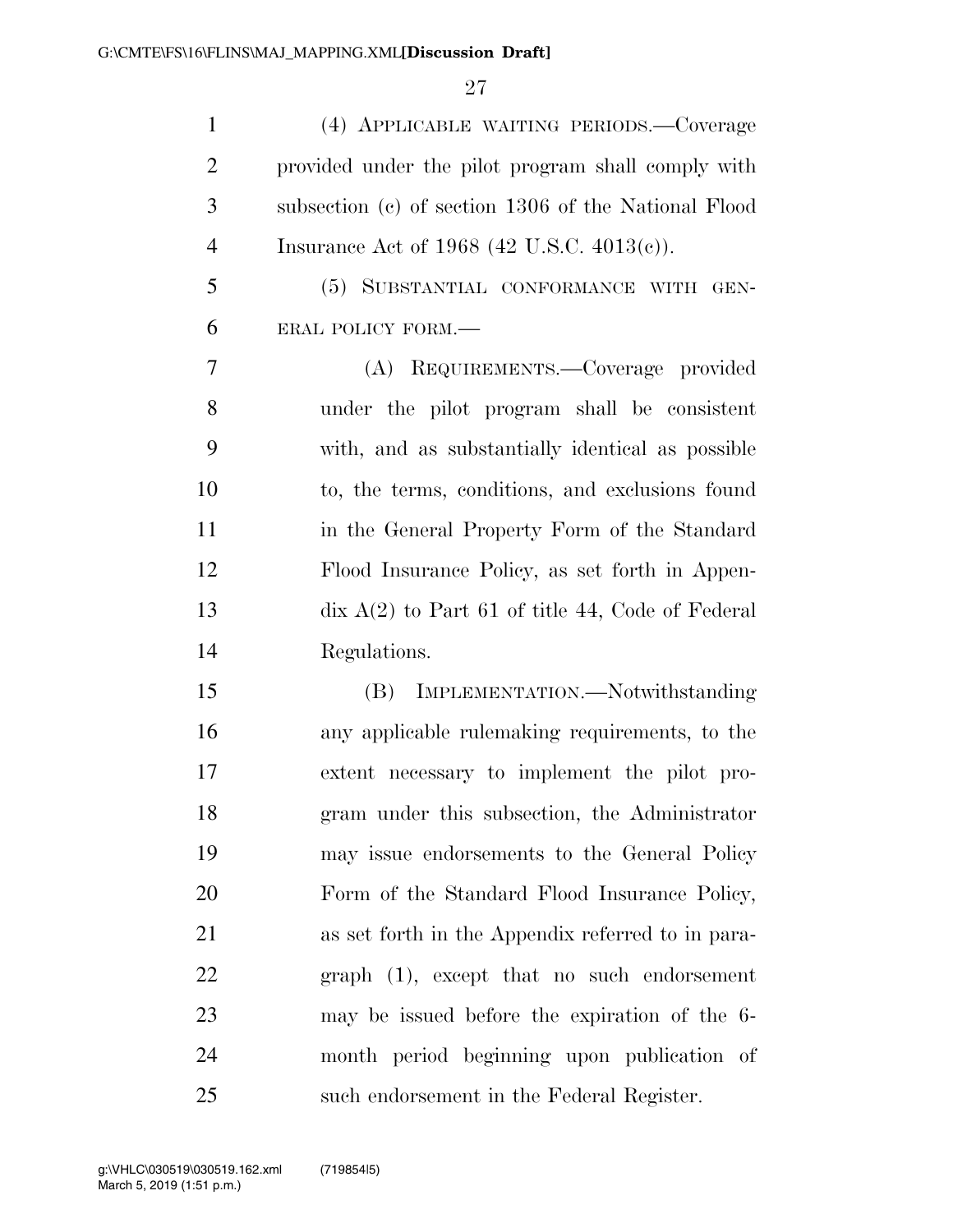(6) EXCLUSIVE USE OF DIRECT SERVICING AGENT.—Notwithstanding any other provision of law, or arrangements entered into under section 1340 of the National Flood Insurance Act of 1968 (42 U.S.C. 4071), the Administrator shall sell con- tracts for coverage under the pilot program under this subsection only through the facilities of the Ad- ministrator's direct serving agent for the national flood insurance program.

10 (7) LIMITATION ON REFORMATION OF EXISTING POLICIES.—The Administrator may not sell a con- tract for coverage under the pilot program under this subsection for a structure that covers any period during which the structure is covered under another contract for insurance coverage made available under the National Flood Insurance Act of 1968.

 (8) RULE OF CONSTRUCTION.—Nothing in this subsection may be construed to limit or restrict the Administrator's authority to provide, by regulation, for general terms and conditions of flood insurance for multiple structures under one flood insurance policy pursuant to sections 1305 and 1306 of the National Flood Insurance Act of 1968 (42 U.S.C. 4012, 4013).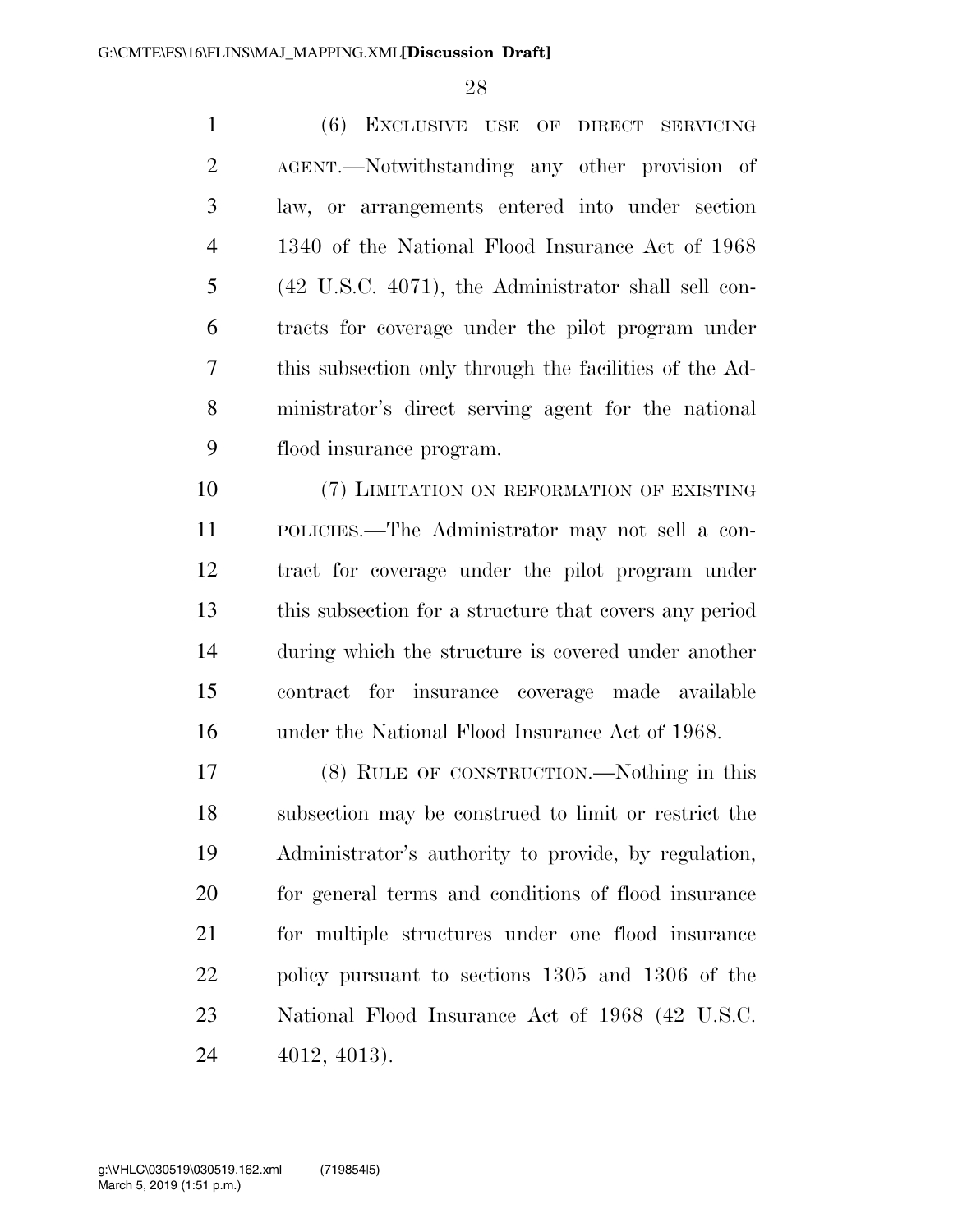(9) IMPLEMENTATION.—The Administrator may not sell any policy for flood insurance coverage under the pilot program under this subsection before the expiration of the 6-month period beginning upon publication in the Federal Register of notice describ- ing the pilot program and setting forth the general terms and conditions of endorsements to be sold under the program.

 (10) TERMINATION.—The pilot program under this subsection shall terminate upon, and the Ad- ministrator may not sell any policy for flood insur- ance coverage under the pilot program after, the ex- piration of the 6-year period beginning upon the date of the enactment of this Act.

 (11) REPORT TO CONGRESS.—Not later than the expiration of the 5-year period beginning on the date of the enactment of this Act, the Administrator shall submit a report to the Congress describing and evaluating the pilot program under this subsection.

# **SEC. 10. TECHNICAL MAPPING ADVISORY COUNCIL.**

 Subsection (b)(1) of section 100215 of the Moving Ahead for Progress in the 21st Century Act (42 U.S.C. 4101a) is amended—

 (1) by striking ''16 additional members'' and inserting ''17 additional members''; and a